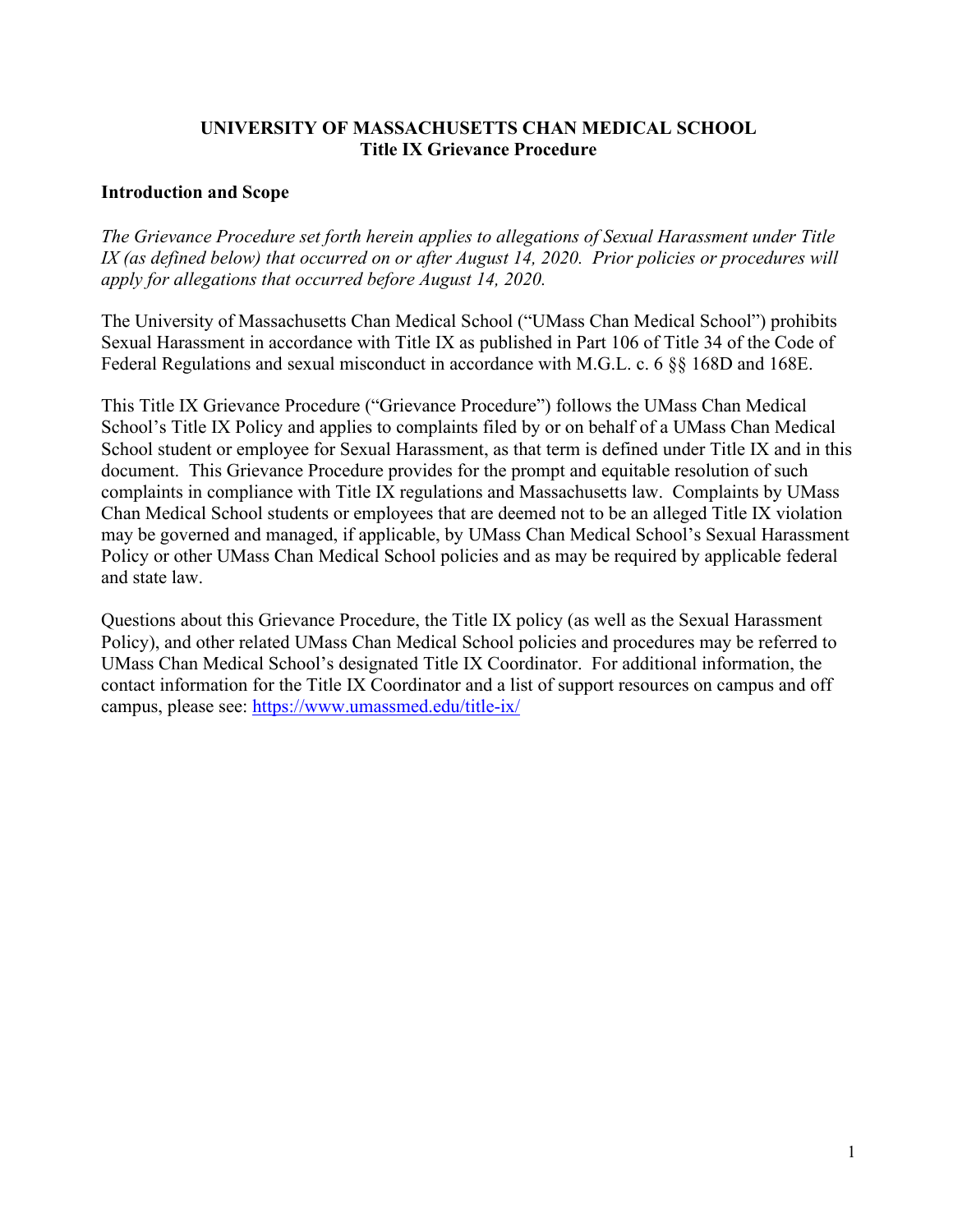#### **TABLE OF CONTENTS**

- **I. Definitions**
- **II. Jurisdiction**
- **III. Reporting Sexual Harassment**
- **IV. Reporting Requirements for Officials with Authority**
- **V. Rights and Expectations of the Parties and Witnesses**
- **VI. Supportive Measures**
- **VII. Informal Resolution**
- **VIII. Grievance Procedure**
- **IX. Appeals**
- **X. Sources of Assistance, Counseling, and Support**
- **XI. Required Training**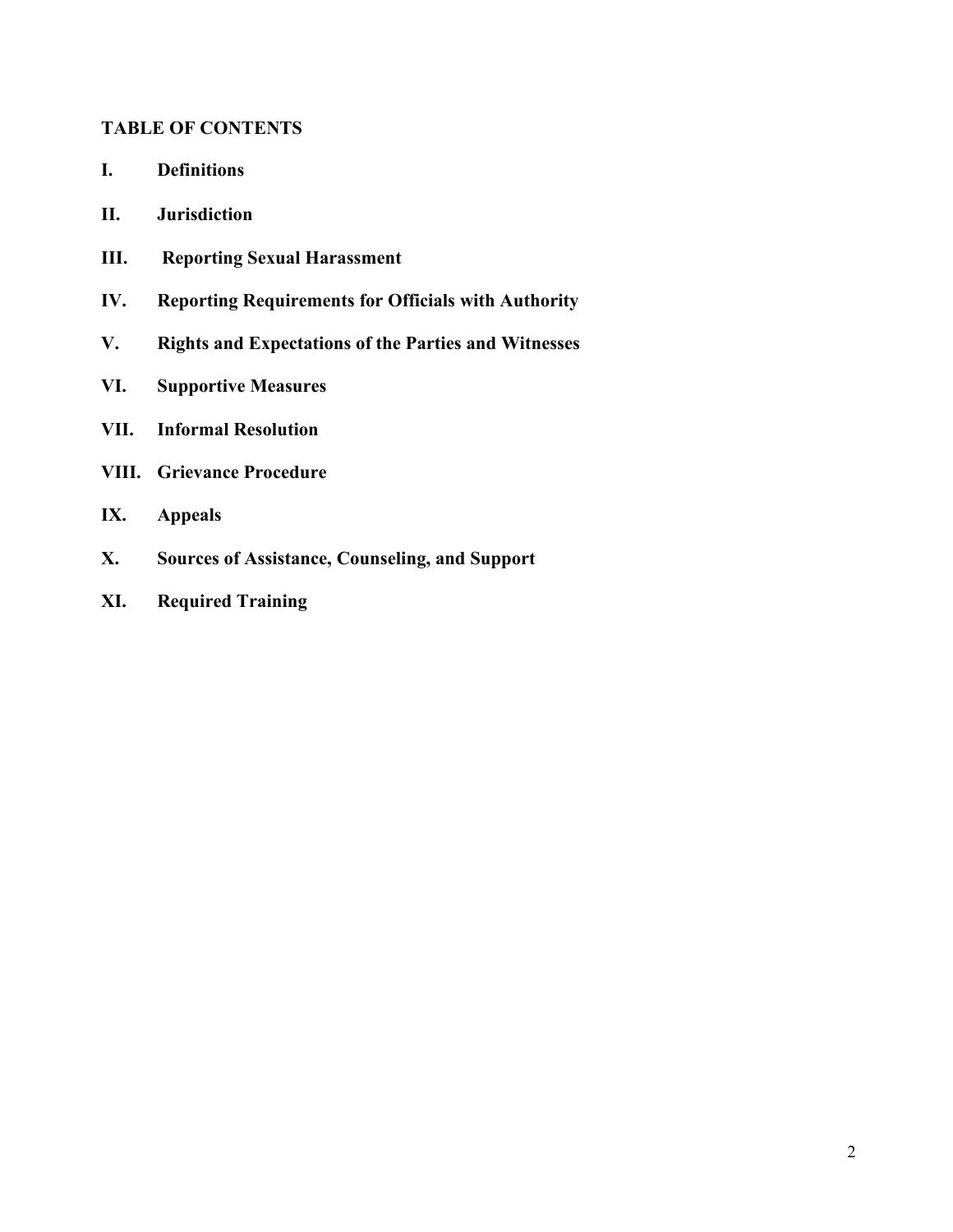## **I. Definitions**

*Advisor* means an individual chosen by a party (the Complainant or the Respondent), who may provide support to that party as detailed in Sections V and VII of this Grievance Procedure. Both parties (Complainant and Respondent) are highly encouraged to have an Advisor of their choice with them throughout the grievance process, which person may, but is not required to be an attorney at law.<sup>[1](#page-2-0)</sup> If a party needs assistance identifying an Advisor, they are encouraged to contact the Title IX Coordinator. UMass Chan Medical School will provide an Advisor for the Live Hearing if a party has not yet selected one for the limited purpose of conducting cross-examination of the other party and witnesses during the Live Hearing, which cross-examinations must be conducted by an Advisor. Because the Advisor may need to review personally identifiable information from the Complainant's and Respondent's educational records, the parties and witnesses who are students may need to consent in writing to the disclosure of this information to the Advisor in accordance with the Family Educational Rights and Privacy Act (FERPA), 20 USC § 1232g; 34 CFR Part 99). The consent would specify that the information may only be used for purposes of this grievance process and cannot be further disclosed.

*Complainant* means an individual who is alleged to be the victim of conduct that could constitute Sexual Harassment.<sup>[2](#page-2-1)</sup>

*Confidential Employee* means an employee who, because of their position, *may not* reveal an individual's identity or other information without permission, even to the Title IX Coordinator or designee. The following categories of employees are considered confidential employees:

- Licensed sexual assault counselors, psychologists, psychotherapists, social workers, clergy and attorneys, and those persons working under the supervision of such individuals, when acting in their professional role providing services to a patient or client;
- UMass Chan Medical School employees bound by statutory privilege obligations under Massachusetts law; and
- UMass Chan Medical School employees providing administrative, operational and/or related support for a confidential employee in the performance of such services.
- Confidential Resource Provider

*Confidential Resource Provider* means an employee or other individual designated to provide information on: reporting options of Sexual Harassment and the effects of each option; counseling services available on and off campus; medical and health services available on and off campus; supportive measures; the UMass Chan Medical School's disciplinary process; and the legal process carried out through local law enforcement agencies. If requested, the Confidential Resource Provider shall coordinate with the Title IX Coordinator to arrange supportive measures. The

<span id="page-2-0"></span> $<sup>1</sup>$  The Advisor may, but is not required to be, a union representative, advocate, or legal counsel.</sup>

<span id="page-2-1"></span> $2$  Under certain circumstances, such as where the Complainant is a minor or the parent or guardian has the legal authority to act on behalf of the Complainant, a parent or legal guardian may file and execute a complaint on behalf of the Complainant.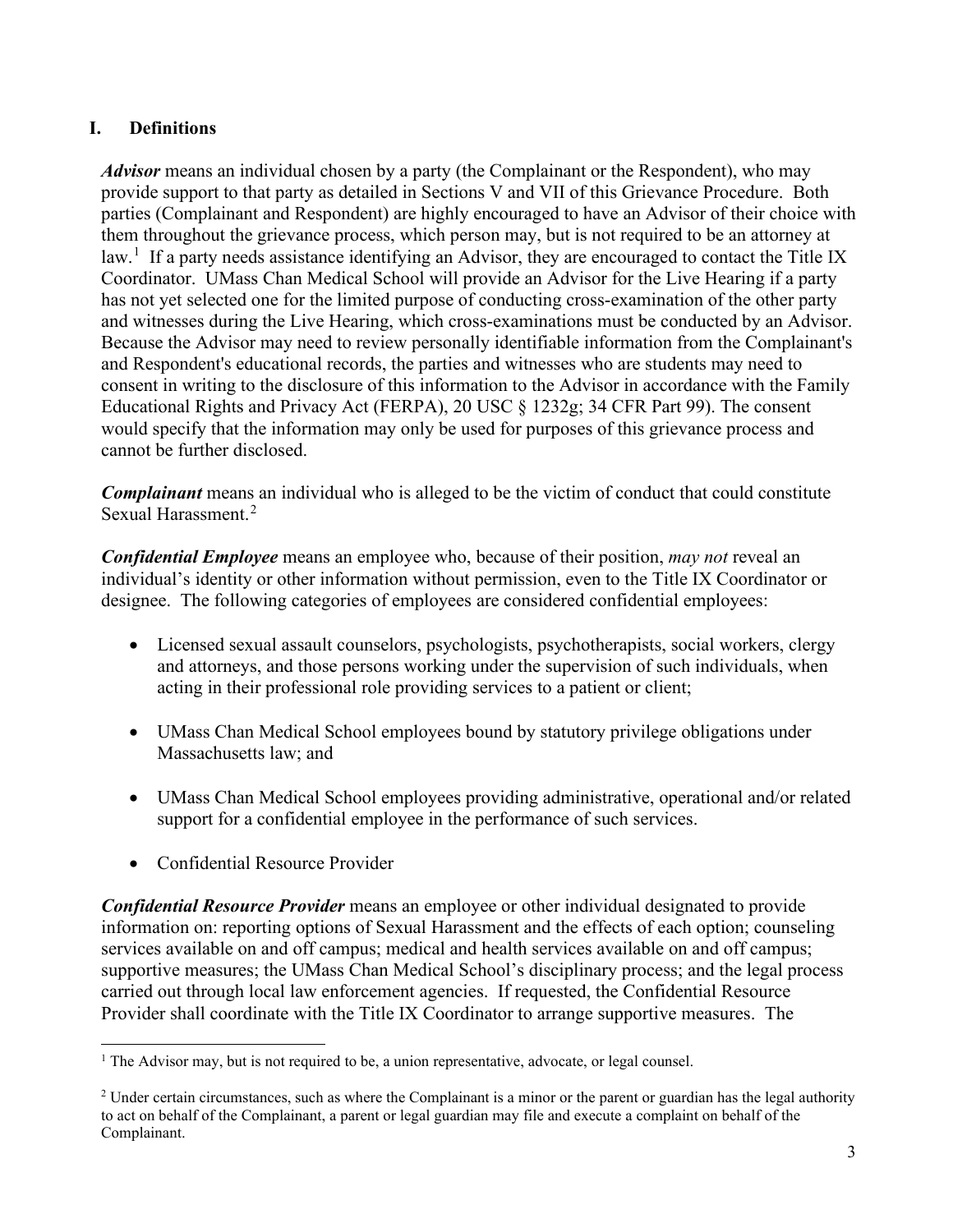Confidential Resource Provider may notify Complainants, Respondents, or other community members of their rights and the UMass Chan Medical School's responsibilities regarding a protection order, no contact order, and any other lawful orders issued by UMass Chan Medical School or a civil, criminal, and tribal court. Confidential Resource Provider's services are confidential unless a party, in writing, requests that certain information be disclosed, or as otherwise required by state or federal law. A list of Confidential Resource Providers is available by contacting the Title IX Coordinator or by visiting <https://www.umassmed.edu/title-ix/>

*Domestic Violence:* See Sexual Harassment.

*Formal Complaint* means a document, completed, signed, and filed by a Complainant or by the Title IX Coordinator alleging Sexual Harassment against a Respondent and requesting that UMass Chan Medical School initiate the grievance process. When the Title IX Coordinator executes the Formal Complaint to begin the grievance process, the Title IX Coordinator does not become a party.

*Official with Authority* means an employee who has the authority to institute corrective measures for Sexual Harassment on behalf of the UMass Chan Medical School. Officials with Authority include the Title IX Coordinator, Deans, Vice Chancellors, the Chancellor, Vice Provosts, and the Provost. Officials with Authority must report notice of Sexual Harassment or allegations of Sexual Harassment to the Title IX Coordinator or designees.

*Respondent* means an individual who has been reported to have engaged in conduct that is alleged to constitute Sexual Harassment.

*Responsible Employee* is an employee (a) who, because of their position within the UMass Chan Medical School, must report known or possible incidents of Sexual Harassment or sexual misconduct by students or employees to the Title IX Coordinator or other appropriate school designee, including the known details of the incident(s) and the name(s) of alleged victim(s), Respondent(s), and any witnesses; or (b) who has the authority to take action to redress Sexual Harassment/misconduct or who a student reasonably believes has this authority or duty. UMass Chan Medical School's Responsible Employees include the following categories of employees:

- Chancellor;
- Provost:
- Vice Chancellors:
- Vice Provosts:
- Deans;
- Associate Deans;
- Faculty directors of Centers, Institutes, and Programs;
- Faculty who directly oversee student activities sanctioned by the UMass Chan Medical School;
- All Department heads and Chairs;
- Campus police officers (but see exception in footnote below);<sup>[3](#page-3-0)</sup> and

<span id="page-3-0"></span><sup>&</sup>lt;sup>3</sup> Exception for public safety personnel: Although campus police officers are designated as Responsible Employees, if a student or employee reporting sexual assault or domestic violence requests confidentiality, the campus police officer must not disclose the name of the reporting party to the Title IX Coordinator(s).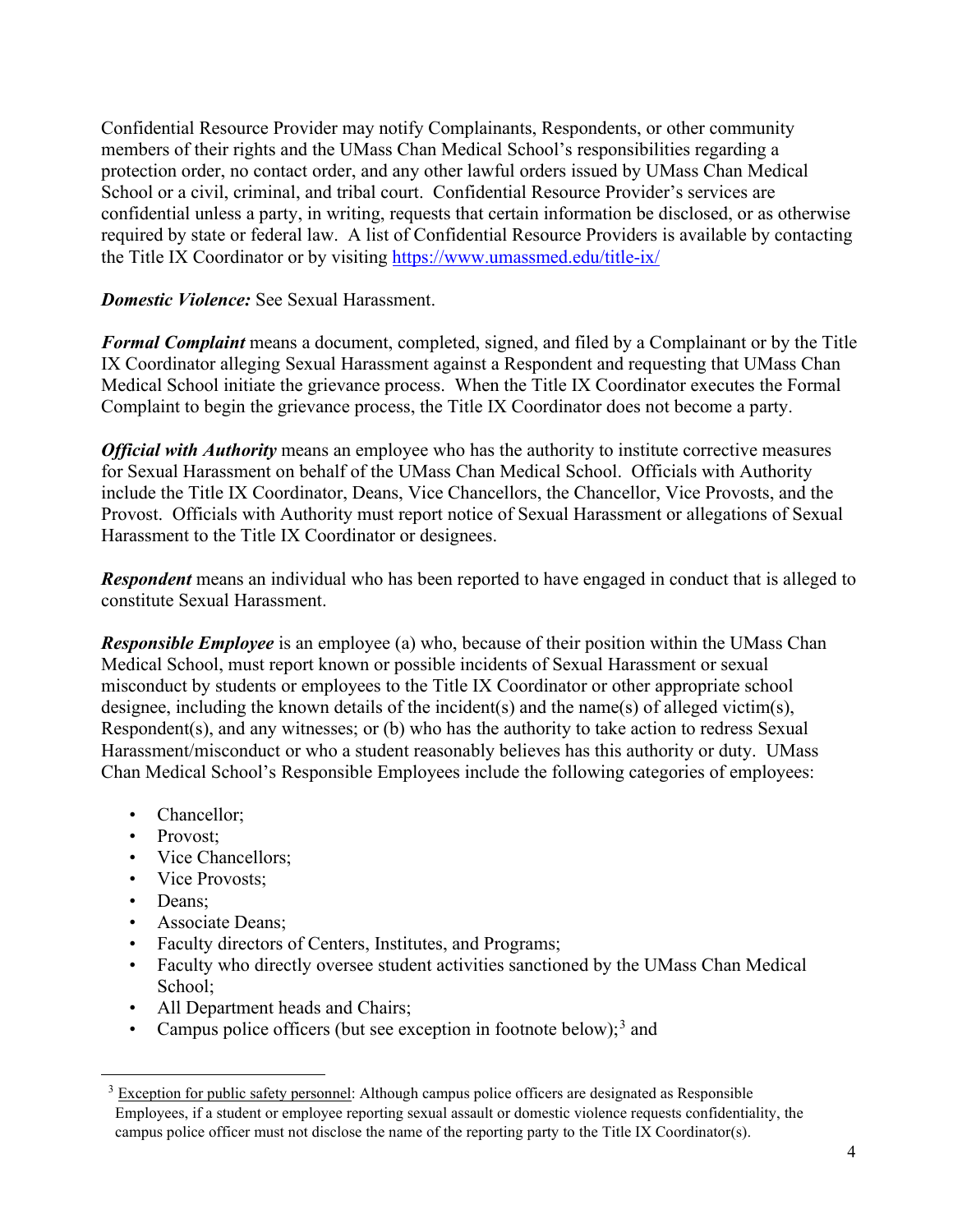• Employees specifically tasked with responding to sexual harassment and sexual violence (excluding confidential employees).

*Retaliation* is the interference through intimidation, threats, coercion, or unlawful discrimination, with an individual's right or privilege secured under the law [Title IX of the Education Amendments of 1972, Title VII of the Civil Rights Act of 1964, Massachusetts anti-discrimination laws, or other laws] to report or make a complaint, testify, assist or participate or refuse to participate in any manner in an investigation or grievance proceeding or hearing, or to intervene to prevent a violation of this policy.

*Sexual Assault:* See Sexual Harassment.

*Sexual Harassment* under Title IX means conduct on the basis of sex that satisfies one or more of the following:

- (i) An employee of UMass Chan Medical School conditioning the provision of an aid, benefit, or service of UMass Chan Medical School on an individual's participation in unwelcome sexual conduct;
- (ii) Unwelcome conduct determined by a reasonable person to be so severe, pervasive, and objectively offensive that it effectively denies a person equal access to the UMass Chan Medical School's education program or activity; or
- (iii) "Sexual assault" as defined in 20 U.S.C.  $\S 1092(f)(6)(A)(v)$ , "dating violence" as defined in 34 U.S.C. § 12291(a)(10), "domestic violence" as defined in 34 U.S.C. § 12291(a)(8), or "stalking" as defined in 34 U.S.C. § 12291(a)(30), as amended, and as are listed separately below in alphabetical order:

*Dating Violence:* The term "dating violence" means violence committed by a person--

(A) who is or has been in a social relationship of a romantic or intimate nature with the victim; and

(B) where the existence of such a relationship shall be determined based on a consideration of the following factors:

- (i) The length of the relationship;
- (ii) The type of relationship;

(iii) The frequency of interaction between the persons involved in the relationship.

**Domestic Violence:** The term "domestic violence" includes felony or misdemeanor crimes of violence committed by a current or former spouse or intimate partner of the victim, by a person with whom the victim shares a child in common, by a person who is cohabitating with or has cohabitated with the victim as a spouse or intimate partner, by a person similarly situated to a spouse of the victim under the domestic or family violence laws of the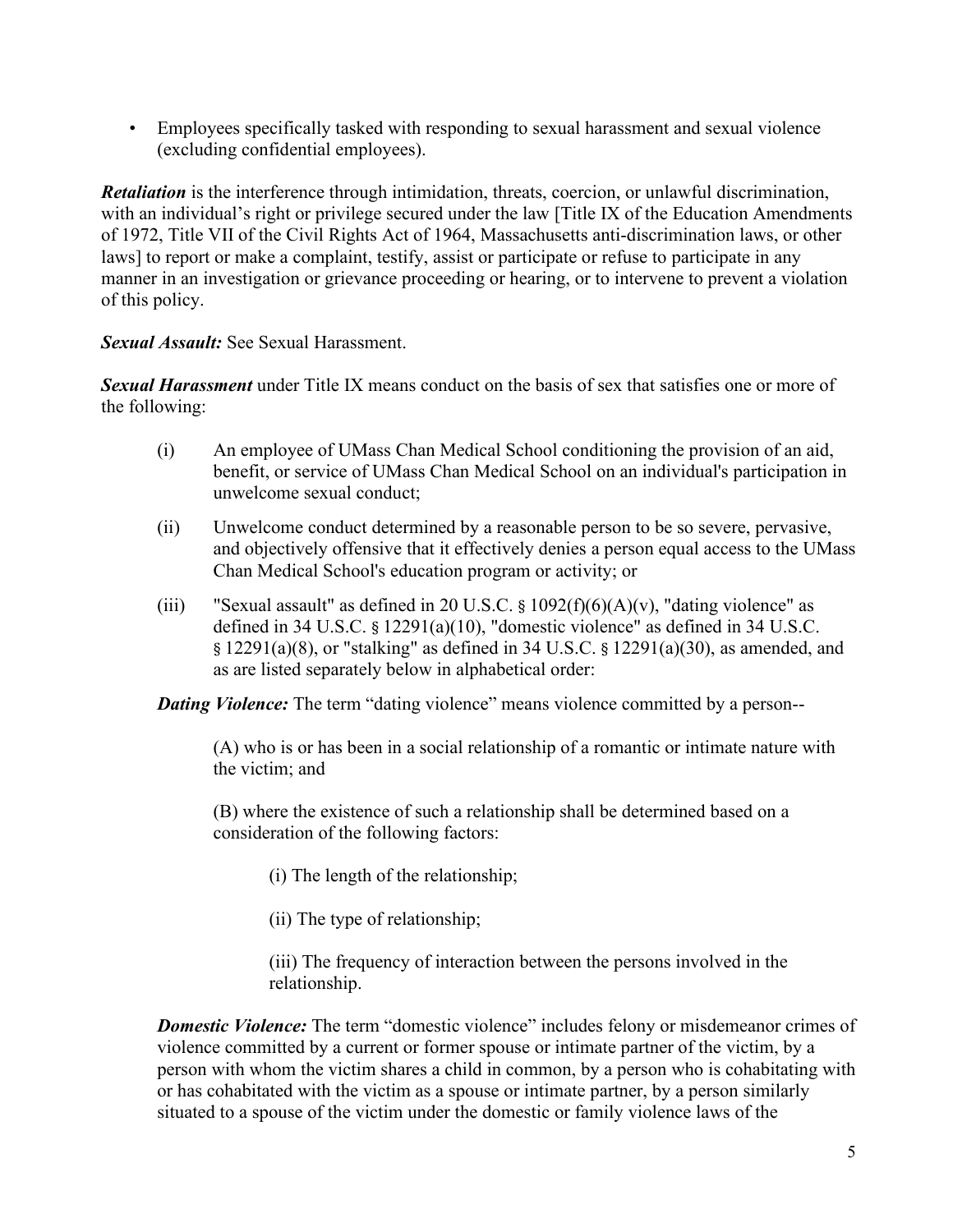jurisdiction receiving grant monies, or by any other person against an adult or youth victim who is protected from that person's acts under the domestic or family violence laws of the jurisdiction.

*Sexual Assault*: The term "sexual assault" means an offense classified as a forcible or nonforcible sex offense under the uniform crime reporting system of the Federal Bureau of Investigation. Sexual assault is any attempted or actual act directed against another person, without consent of the victim, including instances where the victim is incapable of giving consent. More specifically, sexual assault is:

- Any attempted or actual sexual act directed against another person, without consent of the victim, including instances where the victim is incapable of giving consent.
- **Rape** is the penetration, no matter how slight, of the vagina or anus, with any body part or object, or oral penetration by a sex organ of another person, without the consent of the victim. This offense includes the rape of both males and females and regardless of the age of the victim. If the victim consented, the offender did not force or threaten the victim, and the victim was under the statutory age of consent, defined as statutory rape.
- *Fondling* is the touching of the private body parts of another person for the purpose of sexual gratification, without the consent of the victim, including instances where the victim is incapable of giving consent because of his/her age or because of his/her temporary or permanent mental incapacity.
- *Incest* is sexual intercourse between persons who are related to each other within the degrees wherein marriage is prohibited by law.
- *Statutory Rape* is sexual intercourse with a person who is under the statutory age of consent.
- *Stalking*. The term "stalking" means engaging in a course of conduct directed at a specific person that would cause a reasonable person to--

(A) fear for his or her safety or the safety of others; or

(B) suffer substantial emotional distress.

*Stalking:* See Sexual Harassment.

*Undesignated Employee* is an employee who is not designated as an Official with Authority, a Responsible Employee, or a Confidential Employee. Undesignated employees are encouraged to practice bystander awareness and to bring any incidents of sexual harassment to the attention of the Title IX Coordinator.

### **II. Jurisdiction**

This Grievance Procedure applies to allegations of Sexual Harassment, as defined in Section I of this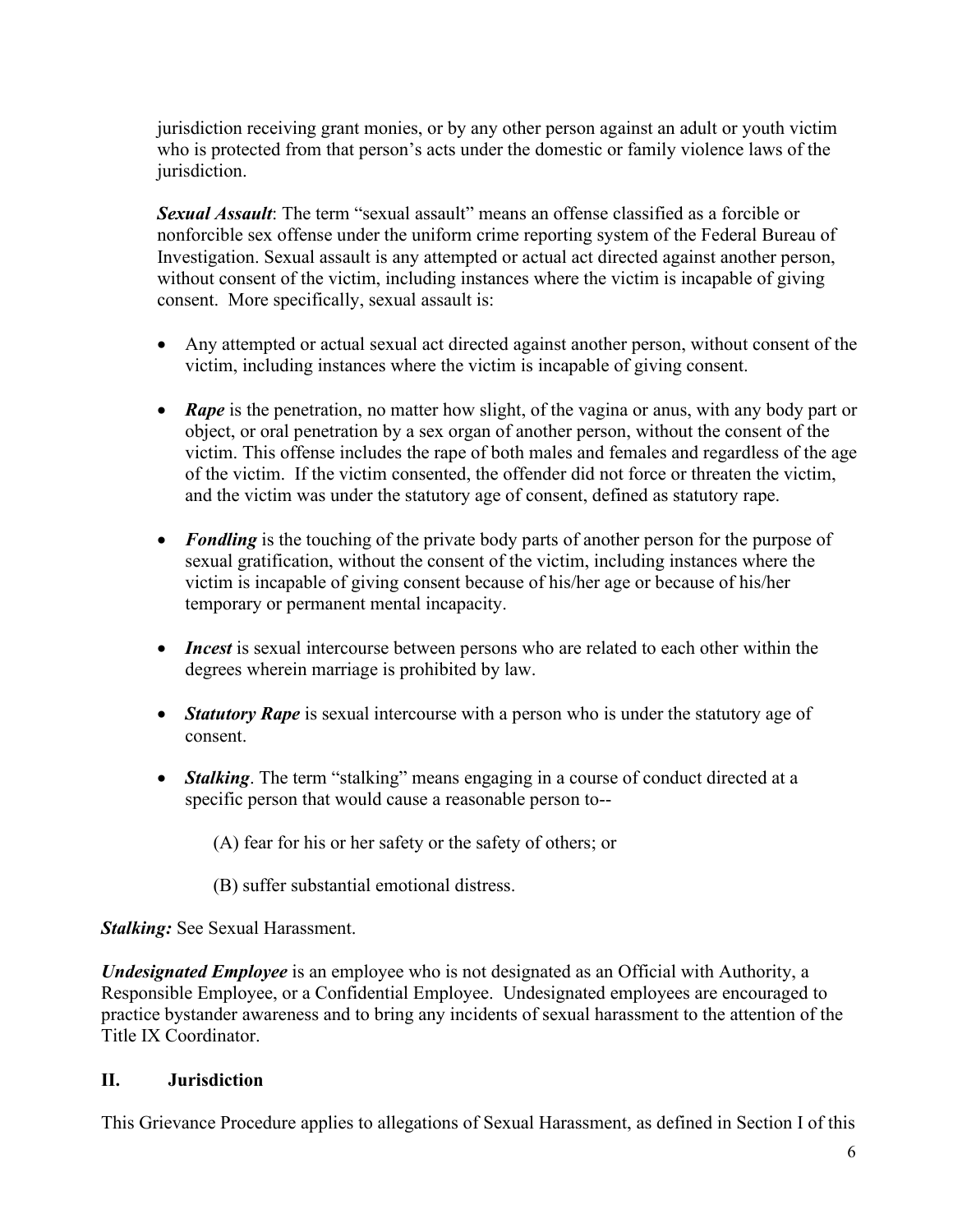Procedure, when the allegations of Sexual Harassment occur in a UMass Chan Medical School's educational program or sponsored activity, against a UMass Chan Medical School student or employee in the United States. This includes allegations of Sexual Harassment that occurred:

- 1. On property owned or controlled by UMass Chan Medical School or property owned or controlled by a student organization that is officially recognized by the UMass Chan Medical School; or
- 2. At or in locations, events, or circumstances over which UMass Chan Medical School exercised substantial control over both the Respondent and the context in which the Sexual Harassment occurred.

### **III. Reporting Sexual Harassment**

**Sexual Harassment** is prohibited as defined in Section I of this Procedure. Sexually harassing behavior should be reported in accordance with this Grievance Procedure in order to provide immediate supportive measures to both parties, grievance options for the Complainant, and whenever possible, to prevent any recurrence. An individual need not have filed a Formal Complaint to receive supportive measures, and supportive measures are available regardless of whether the alleged Sexual Harassment occurred on or off campus, or within a UMass Chan Medical School program or activity.

The Complainant is encouraged but not required to report sexually harassing behavior to the Title IX Coordinator, a Responsible Employee, or by completing the online complaint form: [https://www.umassmed.edu/title-ix/.](https://www.umassmed.edu/title-ix/) Please note that these employees cannot guarantee confidentiality.

Upon the Title IX Coordinator, or designee being informed of allegations of Sexual Harassment, the Title IX Coordinator or designee will contact the alleged victim to meet and review the reported information, discuss and supportive measures (as appropriate), and provide and review this Grievance Procedure. Either before or after consultation with the Title IX Coordinator, the alleged victim will decide whether they wish to submit a Formal Complaint.

The following is information to help one determine to whom you may wish to report, or to whom you must report, based on your role and needs:

## **A. Confidential Reporting Options**

An individual (other than someone acting in the capacity of a Responsible Employee) may file a report or a concern anonymously about potential Sexual Harassment by using UMass Chan Medical School's online complaint form<https://www.umassmed.edu/title-ix/> or the Title IX Hotline (508-856-8499), neither of which require that the name of the reporter be provided. Please note, however, that anonymous reporting limits the UMass Chan Medical School's ability to respond or pursue appropriate action against the Respondent. Filing an anonymous report online is **not** considered filing a Formal Complaint under this Grievance Procedure.

Note – Officials with Authority and Responsible Employees cannot guarantee confidentiality,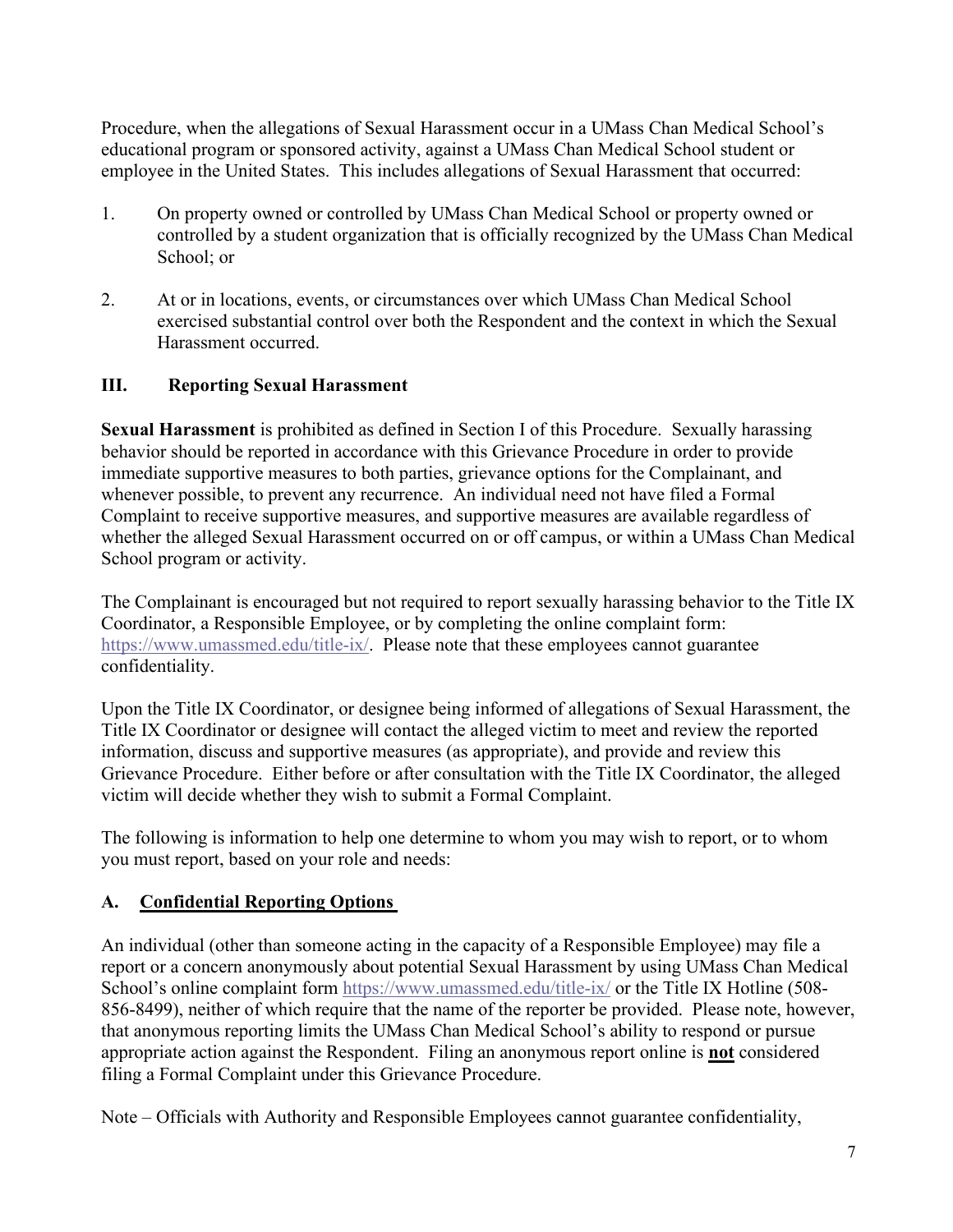including anonymity, and are required to report to the Title IX Coordinator potential concerns of Sexual Harassment, as defined under this Grievance Procedure, or sexual misconduct under M.G.L. c. 6 sections 168(d) and (e). An anonymous online report submitted by an Official with Authority or a Responsible Employee does not fulfill their requirement to notify the Title IX Coordinator of potential concerns of Sexual Harassment

### **B. Filing a Formal Complaint of Sexual Harassment**

In order to initiate the Grievance Procedure outlined in Section VIII, the Complainant or the Title IX Coordinator must execute a Formal Complaint.

Formal Complaints must be in writing and signed by the Complainant, either physically or electronically. Formal Complaints must be submitted to the Title IX Coordinator in person, by mail, by email, or by use of the following online reporting form [https://www.umassmed.edu/title-ix/.](https://www.umassmed.edu/title-ix/) To the extent possible, Formal Complaints should include the conduct that forms the basis for the allegations of Sexual Harassment, the identity of the Respondent(s), and any witnesses, if known, and the date(s) and location(s) of the alleged conduct, if known.

In circumstances where the Title IX Coordinator files a Formal Complaint, the Title IX Coordinator or their designee will, to the extent possible, inform the persons affected by the alleged Sexual Harassment of their rights, options, and the availability of supportive measures. Although the Title IX Coordinator may file the Formal Complaint, they are not considered the Complainant.

For information about how to file a Formal Complaint or to learn more about this Grievance Procedure, contact the Title IX Coordinator. Contact information for the Title IX Coordinator is listed below and at [https://www.umassmed.edu/title-ix/.](https://www.umassmed.edu/title-ix/)

## **University of Massachusetts Chan Medical School Title IX Coordinator:**

Laura J. Harris, Legal Associate Office of Management University of Massachusetts Chan Medical School 55 Lake Avenue North Phone: 508-856-6955 Email: TitleIX@umassmed.edu

Please note that if a Complainant files a Formal Complaint, UMass Chan Medical School is required to provide relevant information about the Complaint to the Respondent, in writing, prior to any interview of the Respondent.

Complainants may, but are not required to, notify law enforcement authorities, including campus, local, or state police, of the alleged sexually harassing conduct. UMass Chan Medical School encourages Complainants to notify both the Title IX Coordinator and law enforcement when sexually harassing conduct occurs that may also be considered a criminal act. However, the choice of whether and where to report conduct belongs to each individual, and Complainants may decline to file a report with law enforcement or with the Title IX Coordinator. On-campus law enforcement's contact information is below: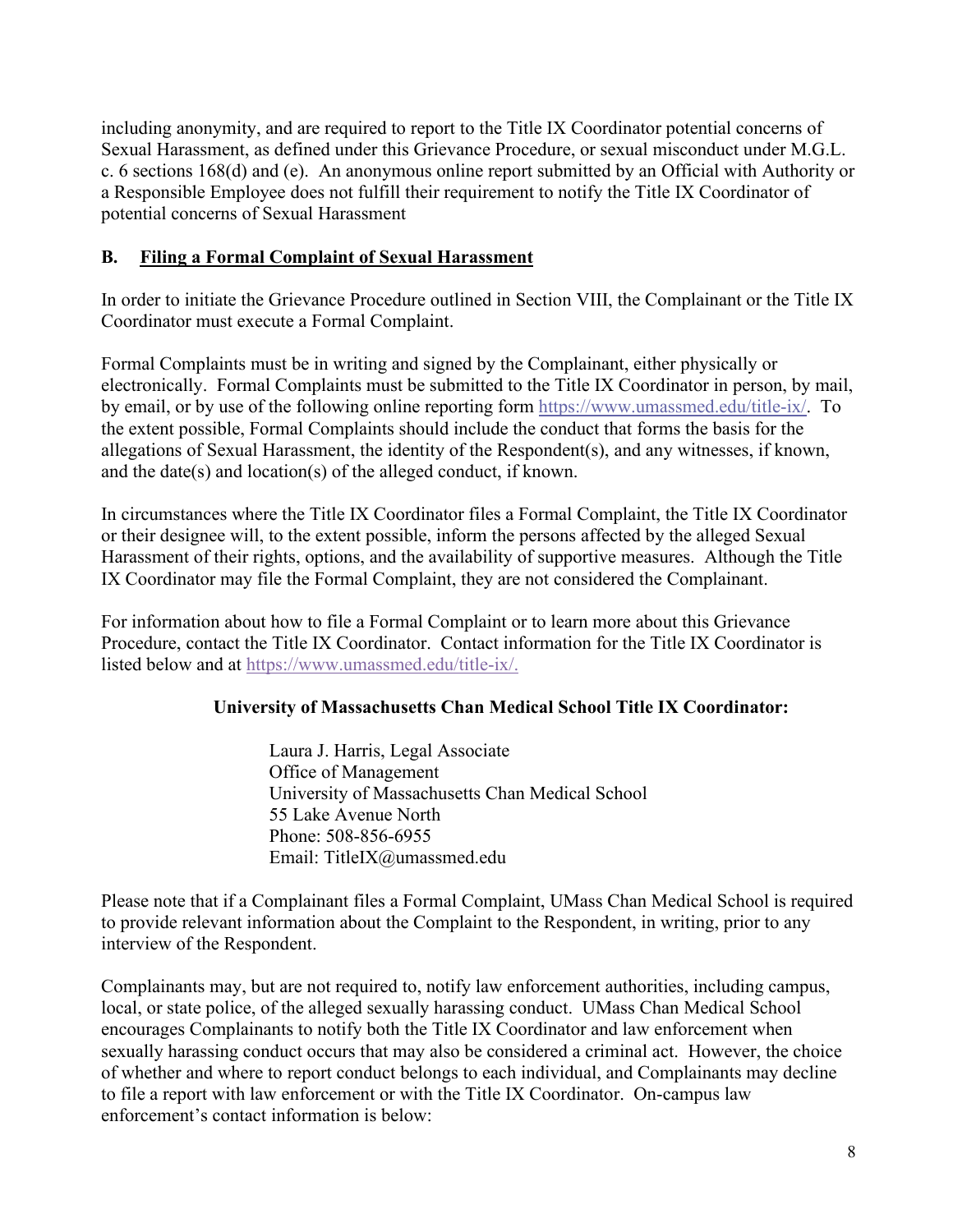# **UMass Chan Medical School Police Department:[4](#page-8-0)**

55 Lake Avenue North Worcester, MA 01655 Emergency: 911 Non-emergency: (508)856-1629

If a Complainant has filed a Title IX Formal Complaint with UMass Chan Medical School, the Complainant has the option to (1) withdraw their Formal Complaint from the UMass Chan Medical School process at any time and to file a complaint with an external agency such as those listed below, or other antidiscrimination agency; or (2) the Complainant may continue with their Formal Complaint at UMass Chan Medical School while simultaneously having a complaint with an outside agency. Depending on the circumstances, UMass Chan Medical School may determine to continue with its review of the initially alleged incidents even if the Complainant decides to withdraw their Formal Complaint.

#### **External enforcement agencies:**

The United States Department of Education Office for Civil Rights 5 Post Office Square,  $8<sup>th</sup>$  Floor Boston, MA 02109-3921 Telephone: (617) 289-0111 Facsimile: (617) 289-0150 Email: [OCR.Boston@ed.gov](mailto:OCR.Boston@ed.gov) https://www2.ed.gov/about/offices/list/ocr/index.html

The United States Equal Employment Opportunity Commission JFK Federal Building, 25 Sudbury Street Boston, MA 02222 voice phone: 800-669-4000, TTY: 800-669-6820 https://www.eeoc.gov/

The Massachusetts Commission Against Discrimination, Boston Office One Ashburton Place, Room 601 Boston, MA 02108 voice phone: 617-994-6000, TTY: 617-994-6196 https://www.mass.gov/orgs/massachusetts-commission-against-discrimination

<span id="page-8-0"></span><sup>4</sup> UMass Chan Medical School complies with Massachusetts General Law in recognizing Abuse Prevention Orders (209A) and Harassment Prevention Orders (258E) and directs any person who obtains an order of protection from domestic or dating abuse, harassment, stalking or sexual assault from any state in the country to provide a copy to the UMass Chan Medical School Police Department and to the Title IX Coordinator. A Complainant may then meet with an officer from the UMass Chan Medical School Police Department to develop a Safety Action Plan, which is a plan for UMass Chan Medical School Police and the victim to reduce risk of harm while on campus or coming and going from campus. This plan may include but is not limited to the temporary measures listed in this document. To apply for a legal Abuse Prevention Order, no contact order or restraining order, the person seeking it must apply directly must apply with the appropriate governmental office.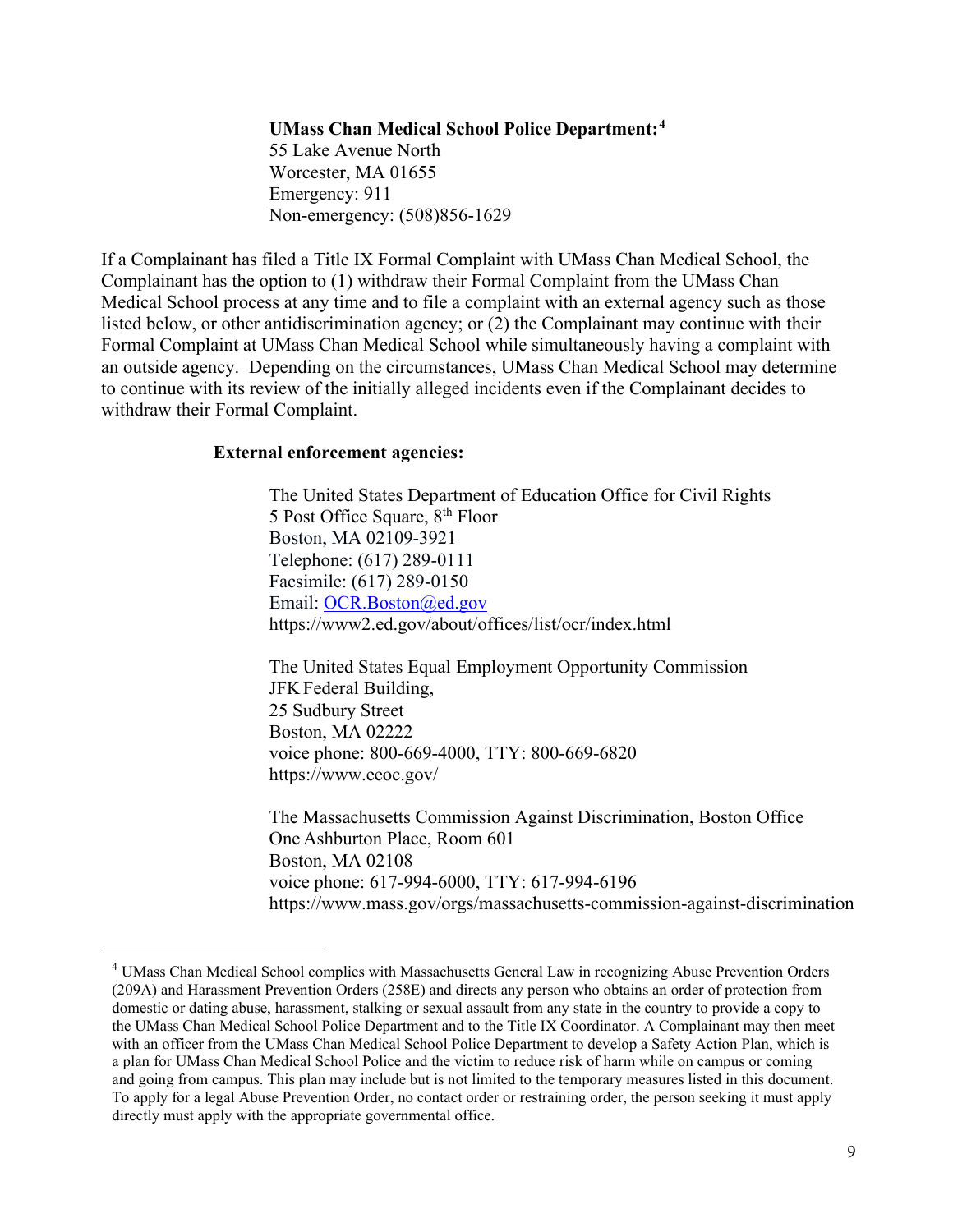### **IV. Reporting Requirements for Officials with Authority and Responsible Employees**

#### **Officials with Authority:**

- 1. Officials with Authority must promptly report an incident(s) of alleged Sexual Harassment directly to the Title IX Coordinator. Officials with Authority must report all relevant details including the names of all persons and witnesses involved and relevant facts regarding the alleged incident (including the date, time, and location of the event related to the concern, if known). Officials with Authority must make these reports even if the reporting person requests confidentiality, and regardless of whether a police report has been filed. Officials with Authority are required to report to the UMass Chan Medical School Police, the local police department, or the Massachusetts Department of Children and Families any abuse of a minor, per M.G.L. Ch. 119, § 51A.
- 2. Officials with Authority cannot guarantee confidentiality. UMass Chan Medical School has a responsibility to respond to Formal Complaints to the extent possible. A decision to keep a concern confidential would prevent UMass Chan Medical School from fully investigating and responding to the complaint. UMass Chan Medical School may review the complaint for the purpose of ending Sexual Harassment, preventing its recurrence, and remedying its effects. For these reasons, confidentiality cannot be assured. Only Confidential Employees can provide confidentiality. However, privacy will be maintained to the extent possible while complying with the requirements of UMass Chan Medical School policies, State, and Federal law.

### **V. Rights and Expectations for the Parties and Witnesses**

### **Rights**

**Advisors**: Both parties (Complainant and Respondent) may designate and use an Advisor of their choice during all stages of the Grievance Procedure to provide support to the respective party. Such an Advisor is defined in Section I (Definitions) above, and the rights and expectations regarding Advisors are further discussed later in this Section V., and also in Sections VII, and VIII (B) and (C), below. As discussed earlier, neither of the involved parties is obligated to designate and use an Advisor, but if such has not been identified prior to the live hearing, UMass Chan Medical School must provide such a person for the live hearing.

**Scheduling**: The Title IX Coordinator and/or Investigator shall provide to the party whose participation is invited or expected, written notice of the date, time, location, and participants and purpose of all hearings, investigative interviews, or other meetings with sufficient time for the party to prepare to participate.

**Information Provided**: Upon receipt of a Formal Complaint, both parties will receive copies of this Grievance Procedure, the allegations potentially constituting Sexual Harassment,<sup>[5](#page-9-0)</sup> and a list of support resources. Each party will be provided with all information directly related to the allegations, including inculpatory and exculpatory evidence, and the investigative report (when completed) that fairly summarizes all relevant evidence gathered during the investigation.

<span id="page-9-0"></span> $<sup>5</sup>$  The notice of allegations includes the identity of the parties, a description of the alleged conduct constituting Sexual</sup> Harassment, including the date(s) and location(s) of the incident(s), if known.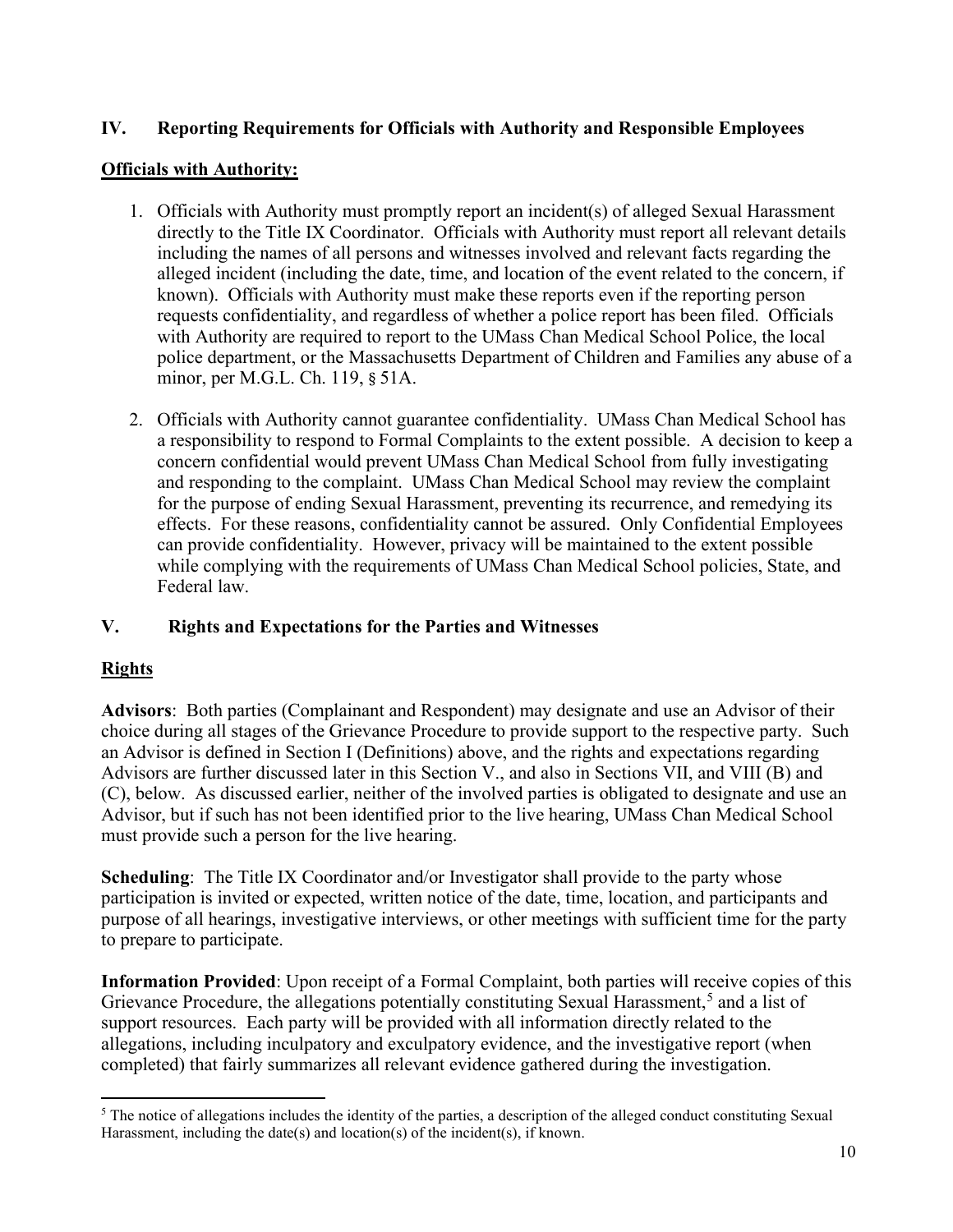**Confidentiality and Gathering of Information:** The Investigator, Title IX Coordinator, Hearing Officers, Appeal Officers, or other decision-makers, will not restrict the ability of either party to discuss the allegations under investigation and gather and present relevant evidence, except as is provided by this Grievance Procedure and other UMass Chan Medical School policies. However, a party may not discuss the allegations in a manner that is retaliatory or knowingly present false evidence.

**Neutrality:** All UMass Chan Medical School Title IX Coordinators, Title IX Deputy Coordinators, Investigators, Hearing Officers, and Appeals Officers involved in the Grievance Procedure shall have no conflict of interest with respect to this process or the involved parties, and they will conduct a neutral review of the Formal Complaint and give equal consideration to the accounts and documentation provided by both parties. The Respondent is presumed not responsible for the alleged conduct until a determination regarding responsibility is made at the conclusion of the grievance proceeding.

Parties with concerns regarding potential bias or conflict of interest may report that concern to the Title IX Coordinator, who shall review and resolve same in the exercise of their sole and exclusive discretion. Such a concern regarding the Title IX Coordinator may be reported to the Deputy Executive Vice Chancellor for Management or to the UMass Chan Medical School Provost.

**Privacy:** The Investigator, Title IX Coordinator, and other employees involved in the grievance process will maintain the privacy of both parties to the extent possible. While information is only divulged on a need-to-know basis, complete confidentiality cannot be ensured.

**Retaliation Protections**: Retaliation against any person, including the parties and witnesses, based on their participation in this Grievance Procedure is prohibited by this Grievance Procedure, and State and Federal laws. UMass Chan Medical School will take steps to prevent retaliation and will take strong responsive action if it occurs. A concern of retaliation should be immediately reported to the Title IX Coordinator, who may initiate an investigation. This includes concerns of retaliatory actions taken by UMass Chan Medical School employees, faculty members, or its officials.

**Right to File a Criminal Report:** Anyone who may have been subjected to Sexual Harassment, which may also constitute a crime, has the right to file a complaint with law enforcement authorities, and will not be dissuaded from doing so. Upon request, the UMass Chan Medical School Police Department may assist students or employees in filing such a complaint or seeking a court protective order.

**Right to External Civil or Criminal Processes:** Any person who has filed or is participating in the investigation of a complaint under this Grievance Procedure may also utilize external civil or criminal processes available to them from courts or agencies outside of the UMass Chan Medical School.

**Appeal Rights:** Please see information about the appeal request process at the end of Section IX of this Procedure.

### **Expectations**

Both parties and witnesses are obligated not to retaliate; to update the Investigator if their contact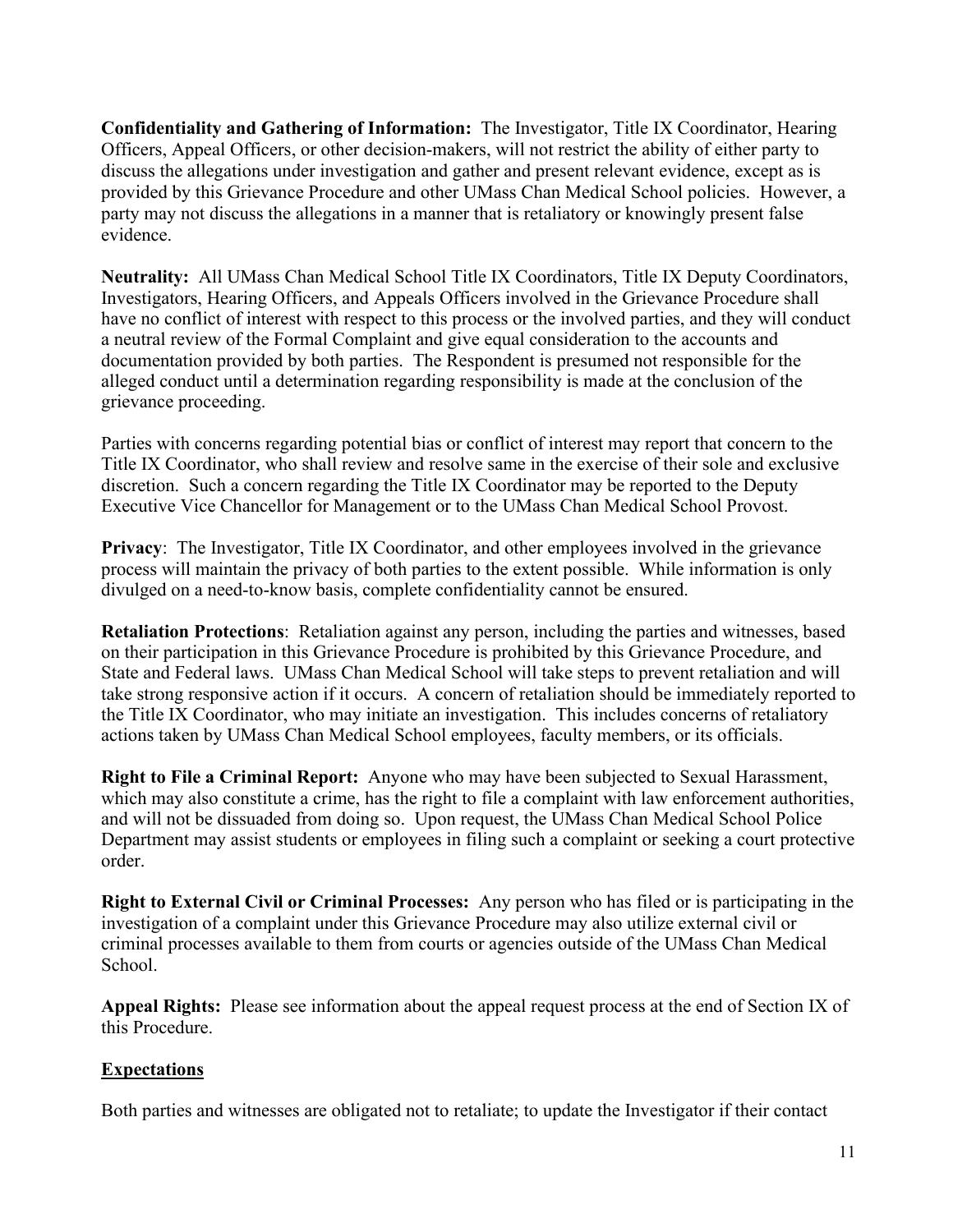information changes; to be truthful in presenting information; to provide information or participate within the timeframe provided by the Investigator; to promptly notify the Investigator if someone has attempted to improperly learn of or change their account with the purpose of disrupting the outcome of the review; and to notify the Investigator if they believe they have faced retaliation as a result of their participation in this Grievance Procedure.

UMass Chan Medical School expects Advisors to make themselves available to participate during the Live Hearing, to conduct themselves with decorum and according to the requirements of this Grievance Procedure in all proceedings including the Live Hearing, and to abide by the rulings of the Hearing Officers.

**False Information or Complaint:** Knowingly filing a false complaint or providing false information in a proceeding under this Grievance Procedure is prohibited and may subject the person doing so to discipline, potentially including up to dismissal for a student and termination for an employee.

#### **VI. Supportive Measures**

When the Title IX Coordinator is made aware of Sexual Harassment or allegations of Sexual Harassment, the Title IX Coordinator or designee will discuss supportive measures with the Complainant. An individual need not have filed a Formal Complaint to receive supportive measures, and supportive measures are available regardless of whether the alleged Sexual Harassment occurred on or off campus, or within a UMass Chan Medical School program or activity. To the extent the Respondent is known, and a Formal Complaint is filed, the Title IX Coordinator may provide the Respondent with supportive measures. These measures are short-term, non-disciplinary, non-punitive individualized services offered as appropriate and reasonably available, and without fee or charge to the Complainant or the Respondent.

Supportive measures are designed to restore or preserve equal access to the UMass Chan Medical School's educational program or activity without unreasonably burdening another party, including measures designed to protect the safety of all parties or the UMass Chan Medical School's educational or employment environment, or deter sexual harassment. Supportive measures may include, but are not limited to:

- Counseling
- Course-related adjustments, including extensions of deadlines or section transfers
- Modifications of work or class schedules
- Mutual restrictions on contact between the parties
- Changes in work or housing locations
- Changes in transportation arrangements
- Leaves of absences
- Assistance notifying law enforcement of alleged sexual harassment
- Assistance in seeking a court-issued protective order

In addition to providing supportive measures, the Title IX Coordinator or designee will discuss the UMass Chan Medical School's Title IX Grievance Procedure with the parties as appropriate. To the extent there is a continuing need for supportive measures after the conclusion of the Grievance Procedure process, the Title IX Coordinator will work with appropriate UMass Chan Medical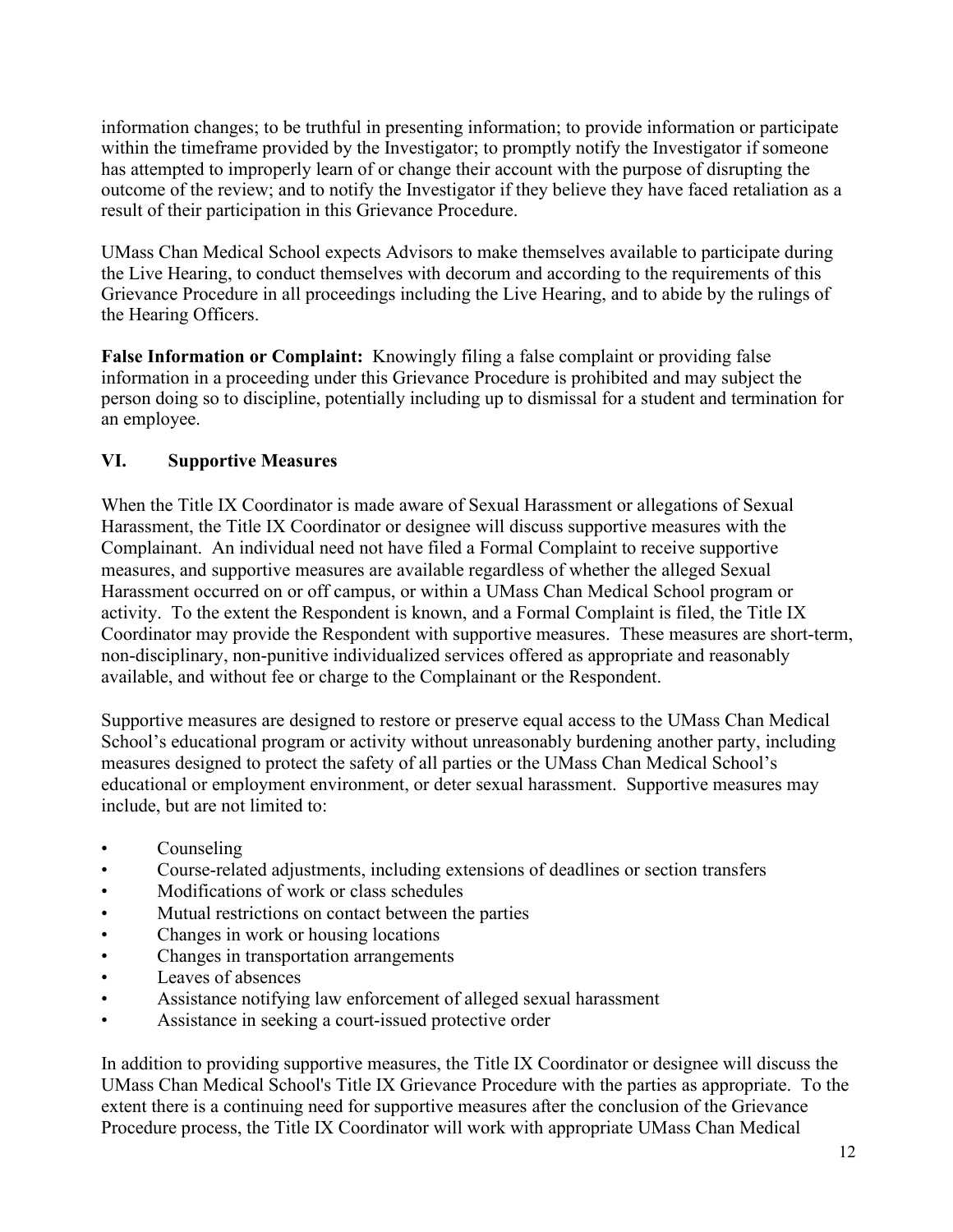School resources to provide continued assistance to the parties. Supportive measures may be reevaluated on a periodic basis.

UMass Chan Medical School will maintain as confidential any supportive measures provided to the Complainant or Respondent, to the extent that maintaining such confidentiality would not impair the ability of UMass Chan Medical School to provide the supportive measures. UMass Chan Medical School will maintain records of supportive measures for seven years from their implementation.

### **Emergency Removal**

Supportive measures may include removal of a party from UMass Chan Medical School or a UMass Chan Medical School program or activity on an emergency basis when UMass Chan Medical School has determined that a party poses an immediate threat to any person's physical health or safety arising out of the Sexual Harassment allegations.

When supportive measures include emergency removal, the individual being removed will be given a written description of the reasons for the emergency removal. The individual being removed has the right to be heard regarding the application or scope of the emergency removal whether before the measure(s) is imposed, or immediately thereafter by contacting the Title IX Coordinator.

## **VII. Informal Resolution**

The parties may, but are not required to, participate in an Informal Resolution process. At any time after a Formal Complaint has been filed, but prior to the decision-makers reaching a determination regarding responsibility, either the Complainant or the Respondent may request that UMass Chan Medical School facilitate Informal Resolution of a Formal Complaint. The parties may be accompanied by an Advisor at any and all stages of the Informal Resolution process. The Informal Resolution process may include, but is not limited to, mediated discussions or other restorative justice measures. UMass Chan Medical School will **not** facilitate Informal Resolution in cases involving allegations that a UMass Chan Medical School employee sexually harassed a student. UMass Chan Medical School may facilitate Informal Resolution when:

- All parties have been informed in writing of the allegations of the Formal Complaint and this Grievance Procedure as it applies to both the adjudication of a Formal Complaint and Informal Resolution;
- All parties have consented in writing to participate in the Informal Resolution process; and
- The Title IX Coordinator, in consultation with the appropriate administrators, has determined that Informal Resolution is appropriate.

Upon determining that Informal Resolution is appropriate, the Title IX Coordinator will assign the Informal Resolution to a facilitator who has been trained in the impartial Informal Resolution of Sexual Harassment complaints. The facilitator will attempt to aid the parties to find a mutually acceptable resolution.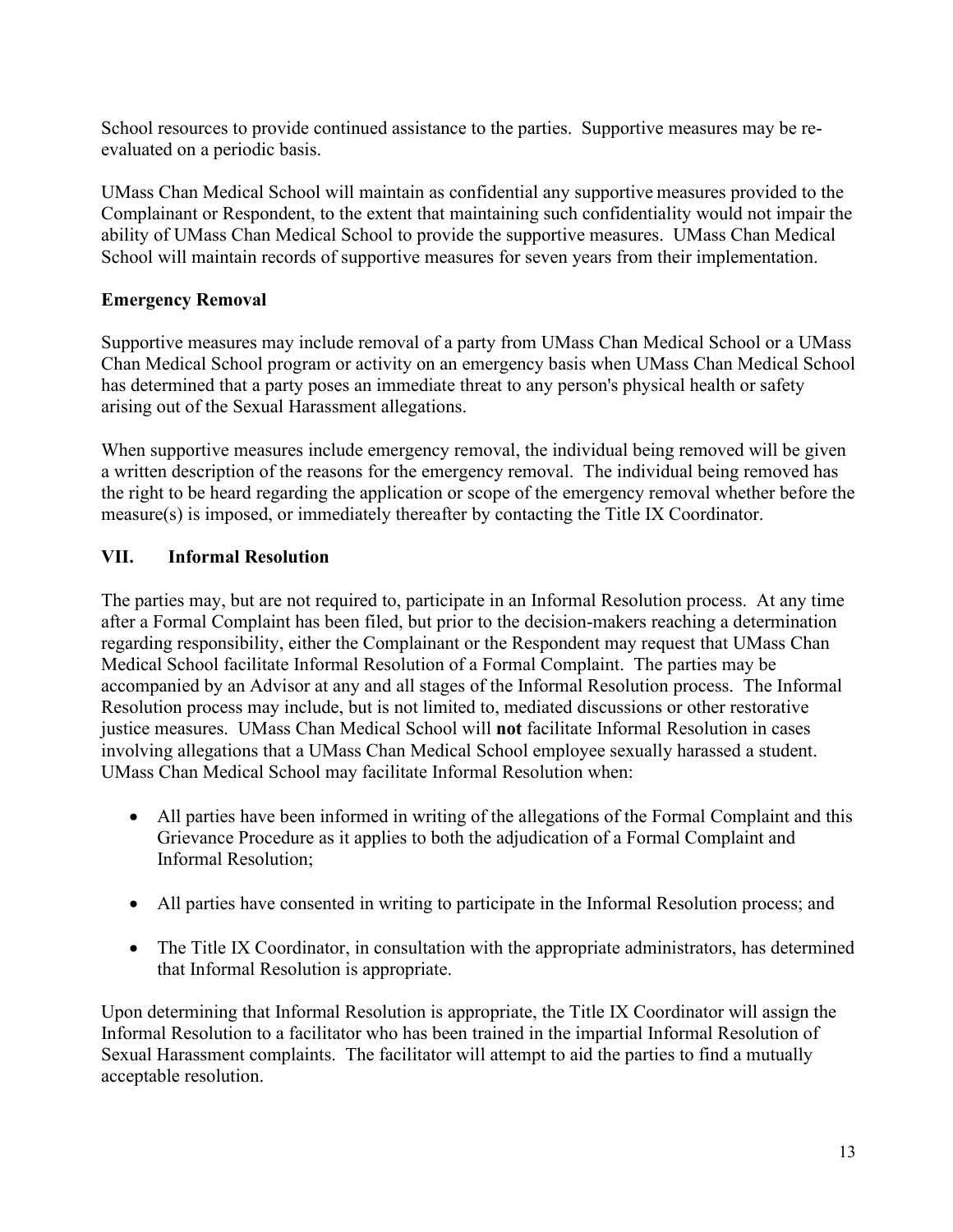At any point prior to such an express agreement between the parties, either party may withdraw from the Informal Resolution process, and the matter will proceed pursuant to **Section VIII** of this Procedure.

If an Informal Resolution agreement is reached and the matter is deemed satisfactorily resolved, a written Informal Resolution agreement will be signed by and provided to the Complainant, the Respondent, and the Title IX Coordinator, and the Formal Complaint will be dismissed. The Title IX Coordinator will maintain the Informal Resolution agreement for seven years from its execution and will share it only to the extent necessary to carry out its purposes.

Ordinarily, the parties will have ten (10) calendar days from the date that a facilitator is assigned to reach an Informal Resolution agreement. This timeframe may be extended for good cause by the facilitator or Title IX Coordinator, and written notice of such extensions shall be provided to each party.

Participation in Informal Resolution is voluntary and will not be made a condition of either party's enrollment or employment.

### **VIII. Grievance Procedure Process**

A neutral, trained Investigator will conduct a timely and impartial review to assess the allegations reported in the Formal Complaint and may conduct preliminary interviews to determine whether the allegations, if true, would reasonably constitute a finding that Sexual Harassment occurred. The Investigator will review the stated allegations and results of their preliminary interviews (if any) with the Title IX Coordinator, and the Title IX Coordinator will determine if a Formal Complaint will be dismissed or proceed to a full investigation.

### **A. Potential Dismissal**

Pursuant to 34 Code of Federal Regulations §106.45(b)(3)(i), UMass Chan Medical School **MUST** dismiss a Formal Complaint if:

- The conduct would not constitute Sexual Harassment even if proved;
- The conduct did not occur in a UMass Chan Medical School educational program or sponsored activity; or
- The conduct did not occur in the United States.

UMass Chan Medical School **MAY** dismiss a Formal Complaint if:

- The Complainant withdraws the Formal Complaint in writing;
- The Respondent is no longer affiliated with UMass Chan Medical School as a student or employee; or
- There are circumstances that prevent UMass Chan Medical School from gathering evidence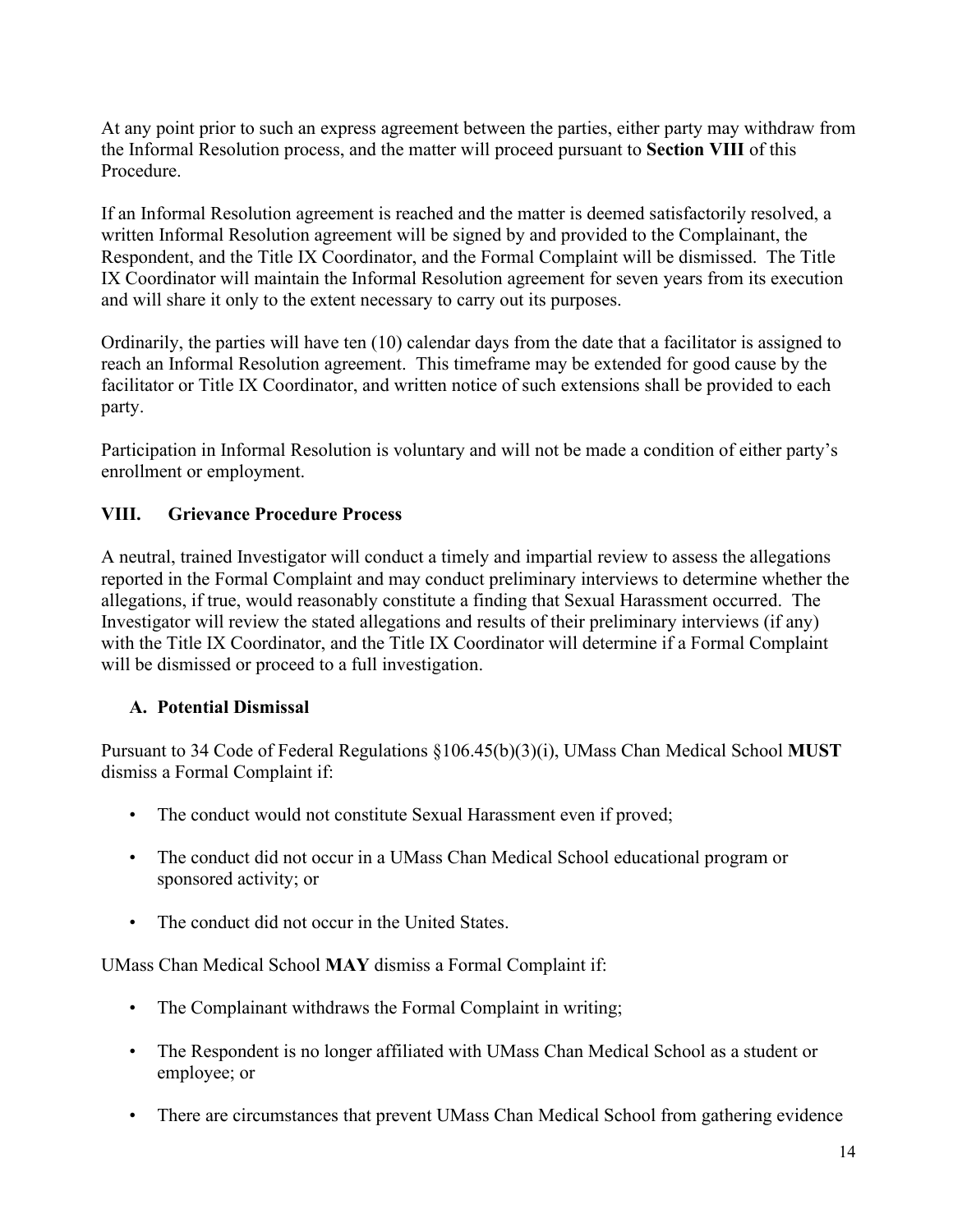sufficient to reach a determination.

When an allegation is dismissed, UMass Chan Medical School must send written notice of the dismissal including a rationale to both parties simultaneously. Both parties will have the right to appeal the dismissal in accordance with the appeal proceeding outlined in Section IX of this Procedure. When a Formal Complaint is dismissed, referrals to other resources will be provided as appropriate.

A dismissal of a Formal Complaint under Title IX does not preclude actions under other UMass Chan Medical School's policies and regulations including, but not limited to, the Student Code of Conduct, the relevant Honor Code, the Sexual Harassment Policy, the Acceptable Treatment of Learners policy, and/or the Principles of Employee Conduct.

### **B. Investigation**

If the Title IX Coordinator determines that an investigation should proceed and not be dismissed, the Investigator will conduct a thorough and fair investigation of the Formal Complaint in a timely manner and based on the preponderance of the evidence standard.<sup>[6](#page-14-0)</sup> The Investigator must interview each party and may interview others the Investigator deems have relevant information related to the allegations and if they are available and willing to be interviewed. Prior to interviewing either party, the Investigator will provide each party with this Grievance Procedure and written notice of the allegations potentially constituting Sexual Harassment, including the date, time, and location (if known) of the alleged conduct. The written notice will also inform both parties of their right to an Advisor of their choice, the prohibition on providing false information, and the presumption that the Respondent is not responsible for the alleged conduct until a determination regarding responsibility is made at the conclusion of the grievance process.

Prior and subsequent to the Live Hearing, the Advisor's participation in this Grievance Procedure, including but not limited to attendance at any meetings and/or interviews, is both at the discretion of the party who selected the Advisor and also as permitted by UMass Chan Medical School (which must be the same application for both parties). During the investigation, the Advisor's role is limited, and they may not speak on behalf of a party. During investigatory meetings and interviews, the parties will have the opportunity to take a break and confer with their Advisors, should they wish to do so. If a party does designate an Advisor during the investigation process, and at the request of that party, the Advisor will be furnished with a copy of the Complaint, the evidence gathered during the course of the investigation (when completed), and prior to the live hearing, a copy of the final investigative report. The Advisor is prohibited from disseminating the evidence and/or Investigator's report without both parties' written consent.

Prior to completion of the investigative report, the Investigator must provide to each party and the party's Advisor, if any, an opportunity to inspect and review the evidence gathered during the investigation in an electronic format or a hard copy. The parties will have ten (10) calendar days to inspect and review the evidence and submit a written response by email to the Investigator, should they wish to do so. The Investigator will consider the parties' written responses before completing

<span id="page-14-0"></span> $6$  In order to find that conduct occurred under the preponderance of the evidence standard, the Investigator must find that the evidence gathered indicates that it is more likely than not that the conduct occurred.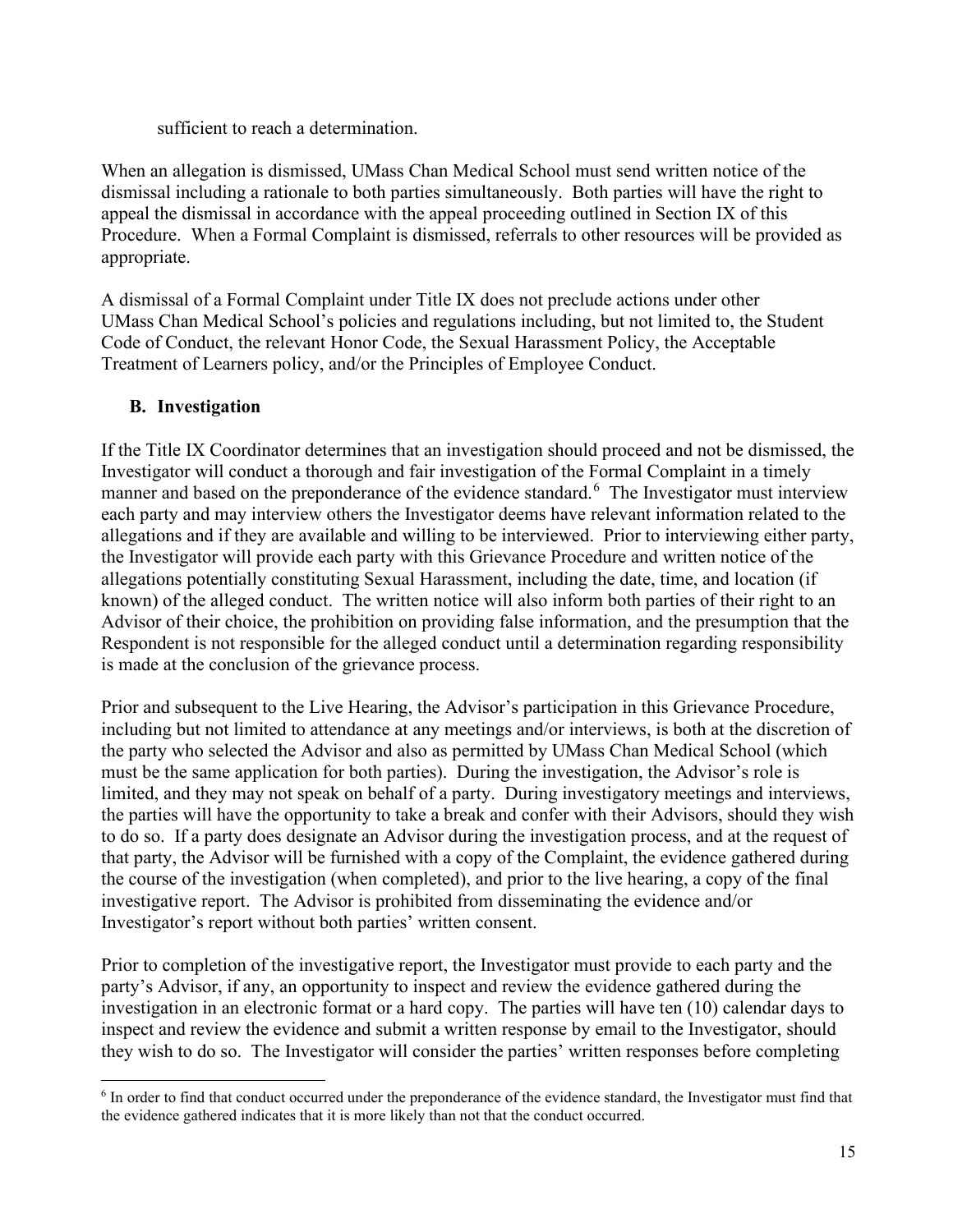the investigative report.

The Investigator will draft an investigative report that fairly summarizes the relevant evidence, including inculpatory and exculpatory evidence, and considers any responses about the evidence from the parties, and the Investigator will send this draft report to each party and the party's Advisor, and the parties will have ten (10) calendar days to review and provide a written response to this draft report to the Investigator.

After receiving any written responses to the draft investigative report, the Investigator will provide the final draft of the report and the parties' previously received written responses thereto to the Hearing Officers, the parties, and the parties' Advisors, and the Investigator shall refer the matter to the Hearing Officers for a Live Hearing.

During the above-described two 10-day review periods, the Title IX Coordinator or designee will work on scheduling the Live Hearing, which will be scheduled no sooner than 10 days from when the final investigative report is sent to each party and their Advisor.

If a party has not designated an Advisor prior to the scheduling of the Live Hearing, UMass Chan Medical School must provide such a person for the Live Hearing for the limited purpose of conducting any cross-examinations of the other party and any witnesses.

### **C. Live Hearing**

Once the Title IX Coordinator decides that the Formal Complaint shall not be dismissed, and while the investigation is proceeding, the UMass Chan Medical School Provost shall appoint three disinterested and non-conflicted UMass Chan Medical School employees to serve as the Hearing Officers for the grievance, including naming one of these persons as Chair. The Title IX Coordinator and/or the Deputy Executive Vice Chancellor for Management or designee shall meet with the Hearing Officers and provide them with relevant training to conduct the Hearing and to confirm that none has a conflict of interest or bias related to the parties and the case. The Chair and the Title IX Coordinator, or designee, shall then facilitate a Live Hearing, which will be presided over by the Chair.

At the outset of the Live Hearing, the Investigator shall present a summary of the case to the Hearing Officers. The Hearing Officers may inquire of the Investigator any aspect of the Investigative Report and the investigation. Next, the Complainant and the Respondent, but not their respective Advisor, will have the opportunity to present their positions to the Hearing Officers. The parties may also present any relevant witnesses. The Hearing Officers will have the opportunity to ask any questions to the parties and any witnesses.

The Chair of the Hearing Officers must permit each party's Advisor to ask the other party and any witnesses all relevant questions and follow-up questions, including those challenging credibility. Such cross-examination at the Live Hearing must be conducted directly, orally, and in real time by the party's Advisor and never by a party personally. Before a Complainant, Respondent, or witness answers a cross-examination or other question, the Chair must first determine whether the question is relevant and explain any decision to exclude a question as not relevant.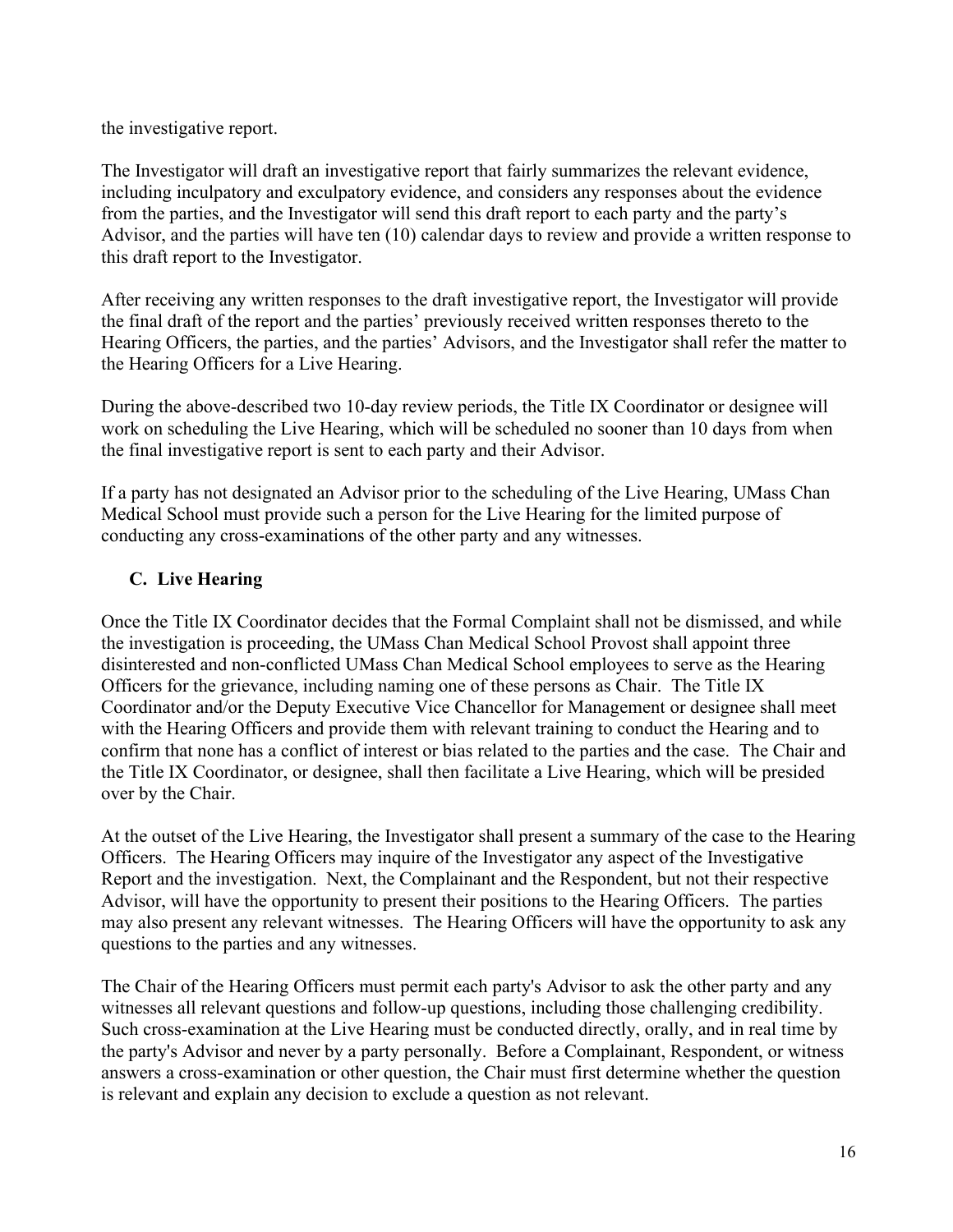Questions and evidence about the Complainant's sexual predisposition or prior sexual behavior are not relevant, unless they are offered to prove that someone other than the Respondent committed the conduct alleged by the Complainant, or if the questions and evidence concern specific incidents of the Complainant's prior sexual behavior with respect to the Respondent and are offered to prove consent.

During the Live Hearing, both parties and their Advisors will have access to all the evidence gathered during the investigative process for their reference. During the Live Hearing, either party may request a break at any time to confer with their Advisor, and/or to examine the evidence.

The Hearing Officers may not draw any inference about the determination regarding responsibility based solely on a party's or witness's absence from the Live Hearing or refusal to participate in cross-examination. Neither the Hearing Officers nor the Advisor may request or demand that either party provide evidence that is subject to a legal privilege, unless the party has waived the privilege. Employees with a legal privilege may include, but are not limited to:

- Licensed sexual assault counselors, psychologists, psychotherapists, social workers, clergy, and attorneys, and those persons working under the supervision of such individuals, when acting in their professional role providing services to a patient or client.
- UMass Chan Medical School employees that are bound by statutory privilege obligations under Massachusetts law.

At the request of either party, UMass Chan Medical School must provide for the Live Hearing to occur with the parties located in separate rooms with technology enabling the Hearing Officers and parties to simultaneously see and hear the party or the witness answering questions. Live hearings may be conducted with all parties physically present in the same geographic location or, at UMass Chan Medical School's discretion, any or all parties, witnesses, and other participants may appear at the live hearing virtually, with technology enabling participants simultaneously to see and hear each other. UMass Chan Medical School must create an audio or audiovisual recording, or transcript, of the live hearing and make it available to the parties for inspection and review.

After the Live Hearing, the Hearing Officers will prepare a written report, which they will provide to the parties simultaneously within seven (7) business days after the conclusion of the Live Hearing. The written report must include the following:

- **The identification of the allegations potentially constituting Sexual Harassment;**
- A description of the procedural steps taken from the receipt of the Formal Complaint through the determination, including any notifications to the parties, interviews with parties and witnesses, site visits, methods used to gather other evidence, and hearings held;
- Findings of fact supporting the determination;
- Conclusions regarding the application of the relevant Definitions in Section I to the facts found;
- A statement of, and rationale for, the result as to each allegation.

The "results" shall include a determination regarding responsibility; and in the event there is a determination of responsibility against the Respondent, any recommended disciplinary sanctions to be imposed on the Respondent; and if the Complainant is a student, whether remedies designed to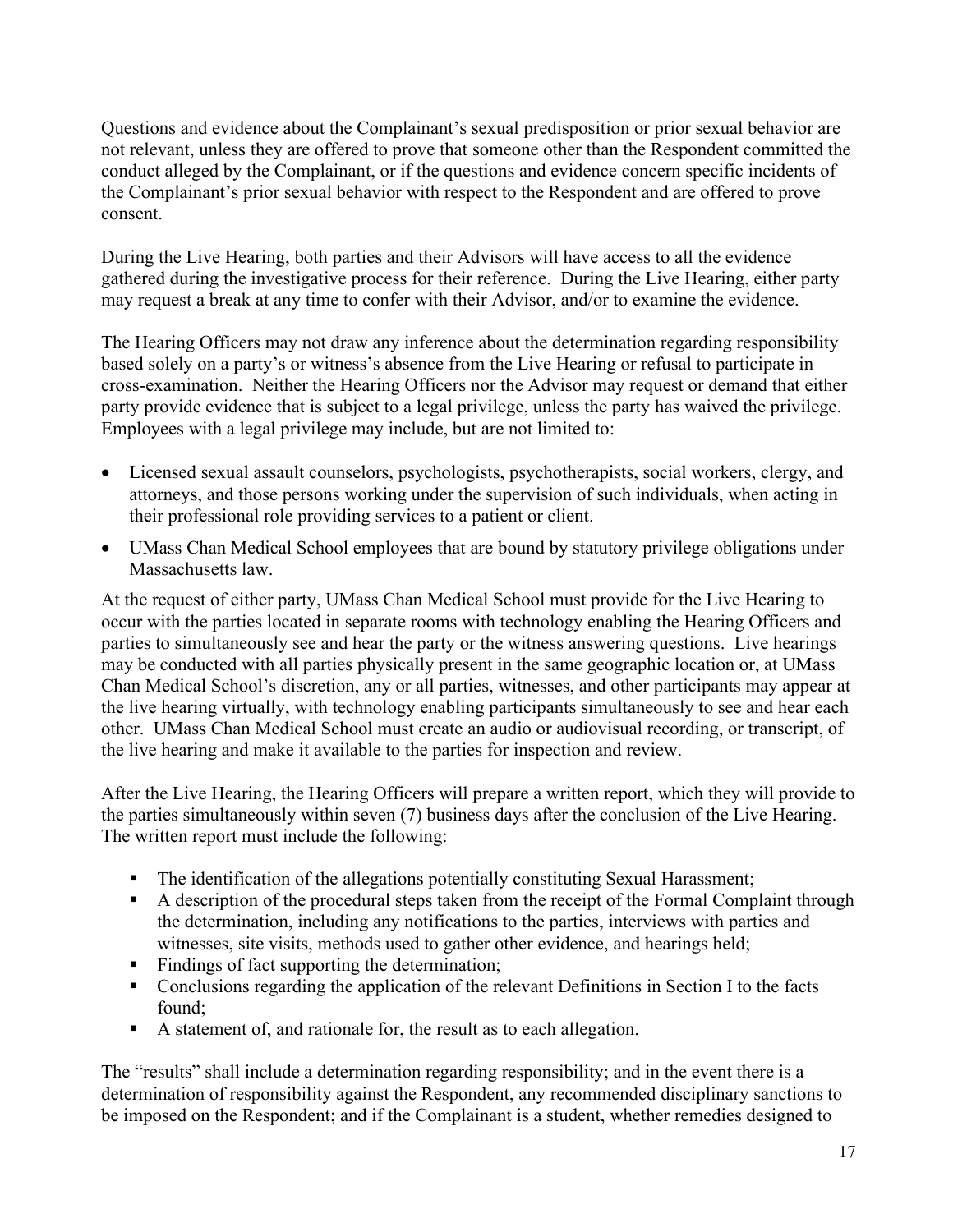restore or preserve equal access to UMass Chan Medical School's educational program or activity will be provided to the Complainant. The "results" shall also determine whether the allegations must be dismissed as discussed earlier in Section VIII.A;<sup>[7](#page-17-0)</sup>.

The Hearing Officers' findings of fact, conclusions, and determinations must be based on the "preponderance of the evidence" (more likely than not) standard and should be the result of an evaluation of all evidence, including inculpatory and exculpatory evidence. Determinations regarding credibility may not be based just on a person's status as a Complainant, Respondent, or witness. The final report, including recommended disciplinary sanctions, will be provided to the parties. The final report (results) will also include the procedure and permissible bases for appeal of the Hearing Officers' determination.

Disciplinary sanctions that may be recommended for employees include, but are not limited to, a documented verbal warning, written warning, unpaid leave, suspension, or termination from UMass Chan Medical School. Disciplinary sanctions will be issued in accordance with UMass Chan Medical School policy and, in the case of employees who are union bargaining unit members, the applicable collective bargaining agreement. Any such disciplinary recommendation shall be forwarded, along with a copy of the Hearing Officers' "report", to the Office of Human Resources and the UMass Chan Medical School senior leader under whom the Respondent works, and a final decision shall be made by them on such recommendation.

Disciplinary sanctions that may be recommended for students are not reviewed or governed by any relevant Honor Code or Student Code of Conduct, and may include, but are not limited to: exclusion from participation in specified UMass Chan Medical School programs or activities, probation, suspension, or expulsion from the UMass Chan Medical School. Any such disciplinary recommendation shall be forwarded, along with a copy of the Hearing Officers' "report", to the Office of Student Affairs (Student Life) and the Dean of the involved "school", and a final decision shall be made by them on such recommendation.

Additional remedies that UMass Chan Medical School may provide for either students or employees should be designed to restore or preserve equal access to the UMass Chan Medical School's programs and activities, and may include, but are not limited to: the extension of support measures for a specified period of time, or imposition of additional support measures; training for the parties or a specified group of UMass Chan Medical School community members; and/or dissemination of materials related to Sexual Harassment awareness in specified areas of the UMass Chan Medical School. The Title IX Coordinator is responsible for effective implementation of any such remedies $8$ .

Any timeframe referenced in this section can be extended for good cause, and with written notice to the parties, by the Investigator or the Hearing Officers.

<span id="page-17-0"></span> $<sup>7</sup>$  In this circumstance, the allegations will be forwarded to the Title IX Coordinator to review with the appropriate</sup> designee within the Office of Human Resources to make a determination whether any follow-up investigation or a referral to another UMass Chan Medical School policy or process is necessary.

<span id="page-17-1"></span><sup>&</sup>lt;sup>8</sup> More information about employee discipline may be found in the collective bargaining agreement applicable to the Respondent's employment, if any. Nothing in this Procedure shall preclude the University from imposing discipline for conduct that is not subject to this Procedure. Nothing in this Procedure shall preclude any bargaining unit member from utilizing the applicable grievance procedure in their collective bargaining agreement to challenge disciplinary sanctions.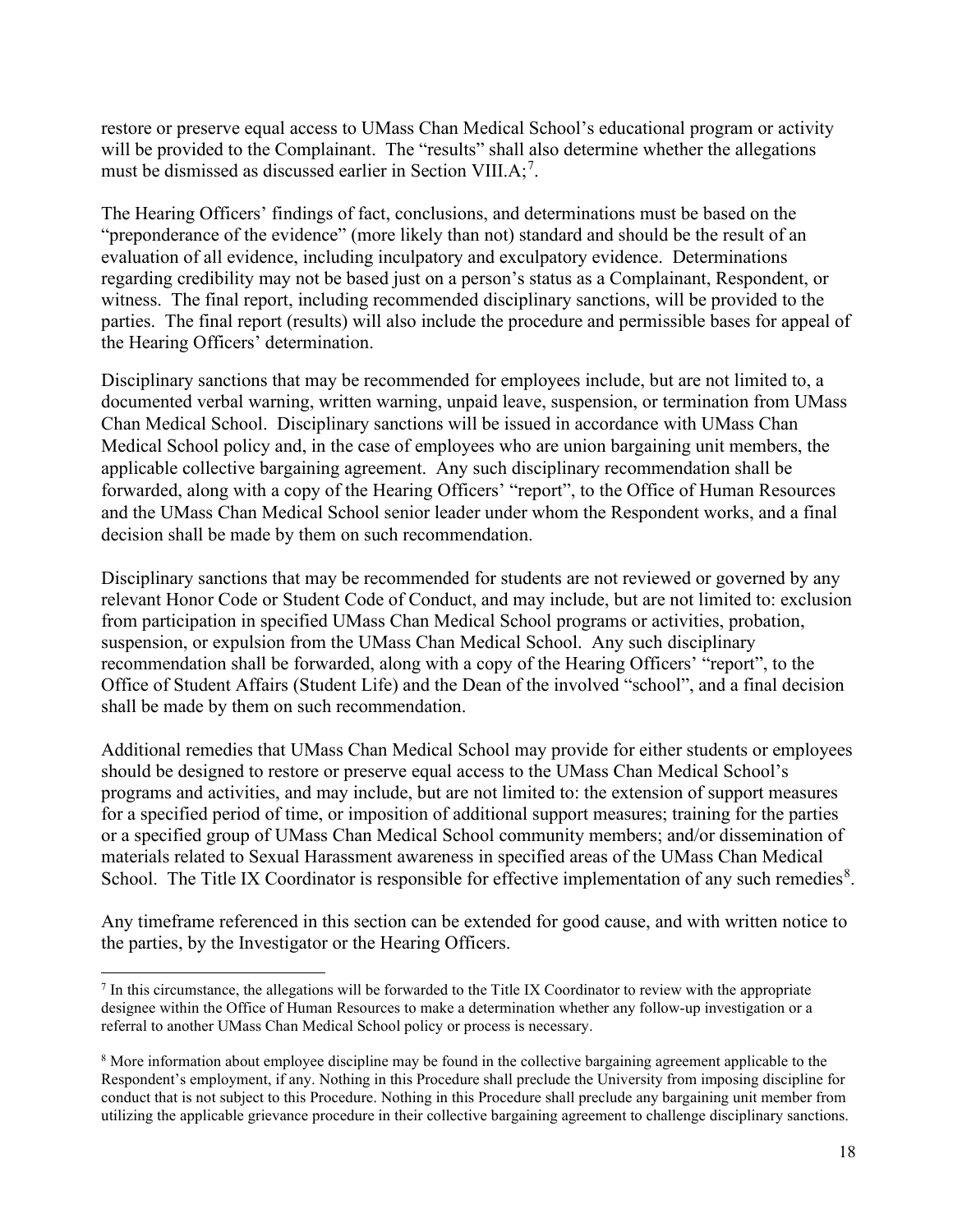# **IX. Appeal**

Both parties have the right to appeal the Hearing Officers' determination of responsibility within ten (10) calendar days of receiving the decision (which can be extended by the Title IX Coordinator for good cause shown, and with written notice to both parties). The parties can appeal the Hearing Officers' determination on and/or dismissal of the allegations on the following bases:

- (A) Procedural irregularity that affected the outcome of the matter;
- (B) New evidence that was not reasonably available at the time the determination was made, and that could reasonably affect the outcome of the matter;
- (C) The Title IX Coordinator, Investigator(s), or Hearing Officer(s) had a conflict of interest or bias for or against Complainants or Respondents generally or the individual Complainant or Respondent that affected the outcome of the matter; and/or
- (D) The Hearing Officers' determination on and/or dismissal of the allegations is against the great weight of the collective credible evidence.

The parties must submit the appeal, which must be in writing and signed, to the Title IX Coordinator within ten (10) calendar days of receipt of the determination.<sup>[9](#page-18-0)</sup> The Title IX Coordinator will assign the appeal to a trained Appeal Officer who will conduct a review and issue a decision. If the Appellant is a student or faculty member, the Appeal Officer shall be the UMass Chan Medical School Provost, or designee, and if the Appellant is some other employee, the Appeal Officer shall be the UMass Chan Executive Vice Chancellor for Administration and Finance, or designee. The Appeal Officer or Title IX Coordinator must provide the other party (Appellee) with a copy of the appeal. The party who did not file the appeal will have ten (10) calendar days to submit any written response to the appeal. The Appeal Officer will then issue a written decision, including the rationale for their findings on appeal to both parties simultaneously. The decision of the Appeal Officer is final.

## **X. Sources of Assistance, Counseling, and Support**

Support services are available to UMass Chan Medical School community members who have experienced Sexual Harassment, regardless of whether they report the incident or file a Title IX Formal Complaint. Below are on-campus and off-campus resources which may be available to respond, assist, and/or provide support. Inclusion in this list is not an endorsement of same by UMass Chan Medical School. This information is not intended to be complete and is subject to change.

### **A. Police Resources:**

## **FOR IMMEDIATE EMERGENCY ASSISTANCE, DIAL 911.**

UMass Chan Medical School Police Department: Emergency 911; (508) 856-1629 55 Lake Ave North, Worcester – Main Level of the South Road Parking Garage

<span id="page-18-0"></span><sup>&</sup>lt;sup>9</sup> If the grounds for appeal include conflict of interest or bias by the Title IX Coordinator, the appeal may be submitted to the Vice Chancellor for Human Resources.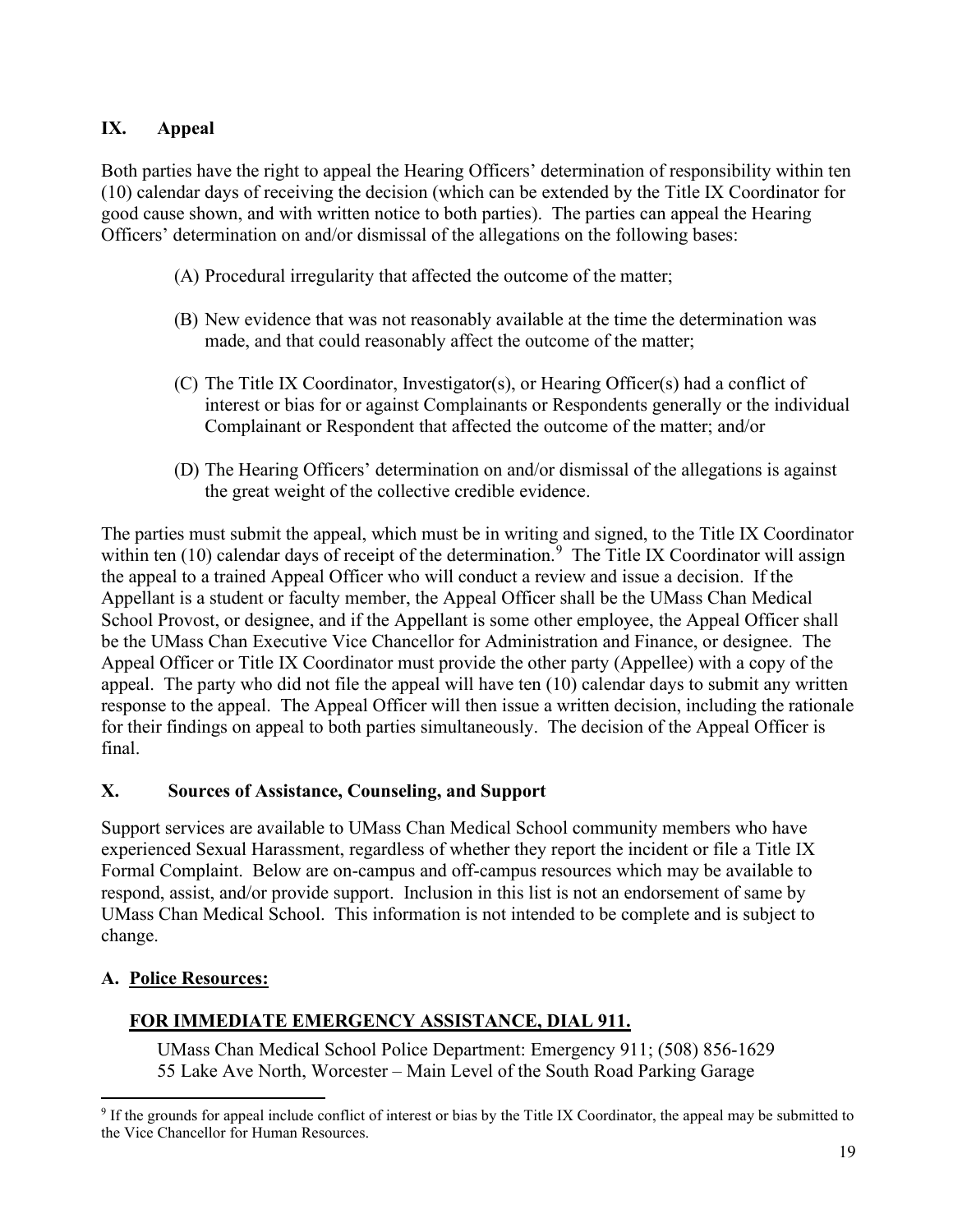<https://www.umassmed.edu/publicsafety/>

Worcester Police Department: Emergency 911; (508) 799-8466 9-11 Lincoln Square Worcester, MA 01608

Shrewsbury Police Department: Emergency 911; (508) 841-8577 106 Maple Avenue Shrewsbury, MA 01545

### **B. ON-CAMPUS CONFIDENTIAL RESOURCES:**

**1. Student and GME Residents and Fellows:** In the event of an emergency, new and established patients can call Emergency Mental Health at 508-856-3562 your local ER or 911.

**Student Counseling Services: (**508) 856-3220 Email: [SCS@umassmed.edu](mailto:SCS@umassmed.edu) <https://www.umassmed.edu/psychiatry/clinicalservices/studentcounseling/> UMass Chan Medical School Campus Room S1-160: Monday-Friday 8:30-5:00

UMass Chan Medical School GME residents and fellows only: (508) 334-2149

### **2. For Faculty and Staff:**

Employee Assistance Program: 1-800-322-5327 (toll free: 24/7/365); Inhouse 6-1327 Email: [eap@umassmed.edu](mailto:eap@umassmed.edu) [www.umassmed.edu/eap](http://www.umassmed.edu/eap) Anderson House 382 Plantation Street Worcester, MA 01605

## **C. ON-CAMPUS NON-CONFIDENTIAL RESOURCES**

Title IX Coordinator: Laura J. Harris, Legal Associate, Office of Management [TitleIX@umassmed.edu](mailto:TitleIX@umassmed.edu) 508-856-6955

Alan Acosta, PhD, Assistant Vice Provost for Student Life and Director of Positive Learning Environments [Alan.Acosta@umassmed.edu](mailto:Alan.Acosta@umassmed.edu)

David LaChappelle, Director of Employee & Labor Relations [David.LaChappelle@umassmed.edu](mailto:David.LaChappelle@umassmed.edu)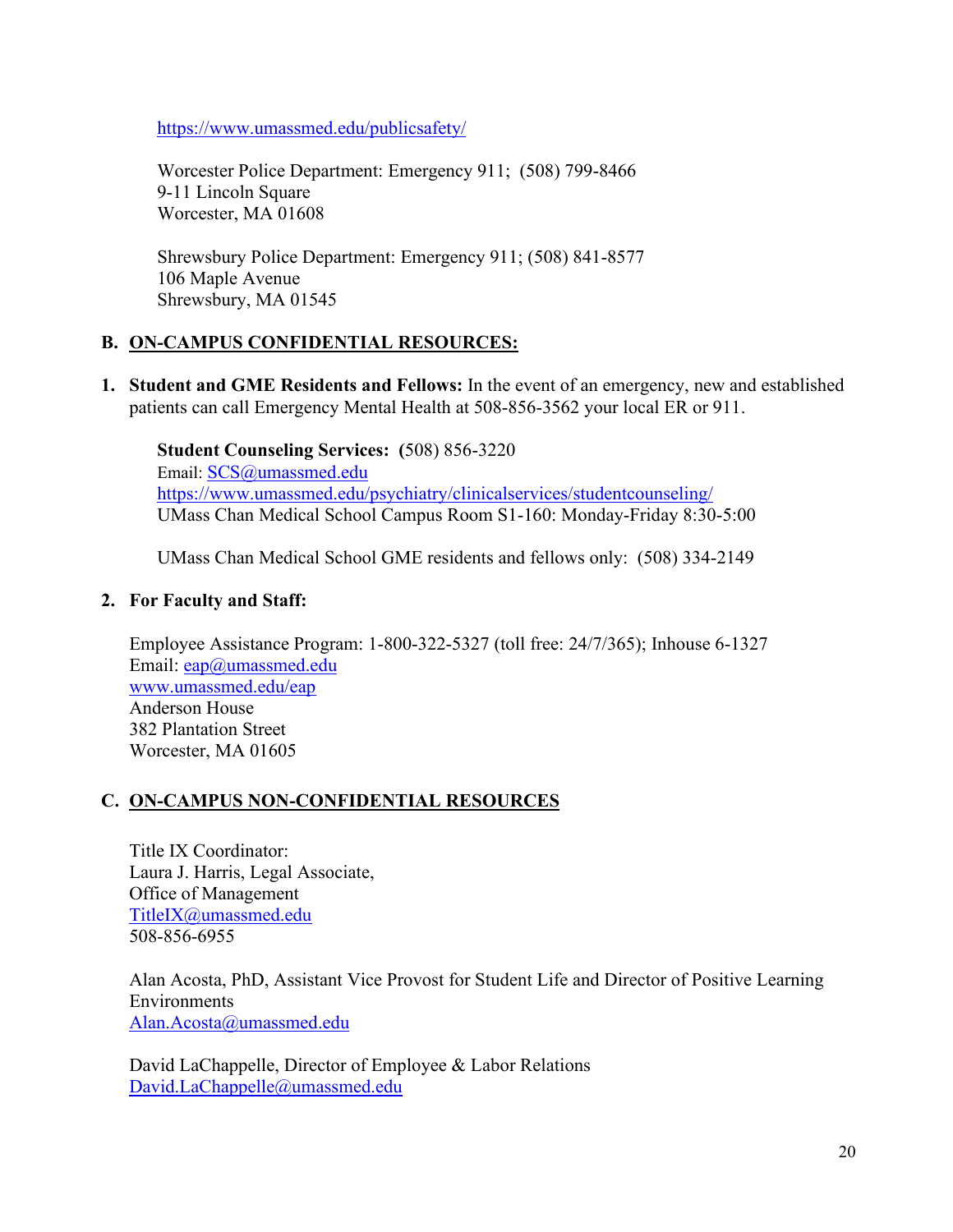Marlina Duncan, EdD Vice Chancellor, Diversity and Inclusion [Marlina.Duncan@umassmed.edu](mailto:Marlina.Duncan@umassmed.edu)

#### **D. EXTERNAL RESOURCES**

Attorney General's Office Victim Compensation Division: (617) 727-2200

Worcester County District Attorney: (508) 755-8601

Daybreak Domestic Violence: (508) 755-9030 (staffed 24 hours/ 7 days a week) Online Chat: [www.ywcahelp.com](http://www.ywcahelp.com/) URL: [www.ywcacentralmass.org/domestic-violence](http://www.ywcacentralmass.org/domestic-violence)

Worcester County Victims Assistance: (508) 792-0214 URL: [worcesterda.com/victim-resources/](http://worcesterda.com/victim-resources/)

Worcester Intervention Network (WIN) - partnership between Daybreak and domestic violence unit of Worcester Police (508) 799-8610 <https://ywcacm.org/domestic-violence/>

Infolink-National Victim Resource Line 1-800-FYI-CALL [www.victimsofcrime.org/](https://www.victimsofcrime.org/)

Rape Abuse Incest National Network (RAINN): 1-800-656-HOPE [www.](http://www.rainn.org%C2%A0)**rainn**.org

Safelink (Statewide Domestic Violence Hotline): 1-877-785-2020

#### **E. SANE RESOURCES**

In cases of sexual assault, the Massachusetts Sexual Assault Nurse Examiner (SANE) Program provides trauma-informed, expert forensic nursing care. For assaults that occurred within the past 5 days, SANE nurses may provide a medical forensic examination and forensic evidence collection kit. SANE services are available at the following healthcare providers in Central Massachusetts:

Harrington Memorial Hospital 100 South St. Southbridge, MA 01550 (508) 765-9771

Milford Regional Medical Center 14 Prospect St. Milford, MA 01757 (508) 473-1190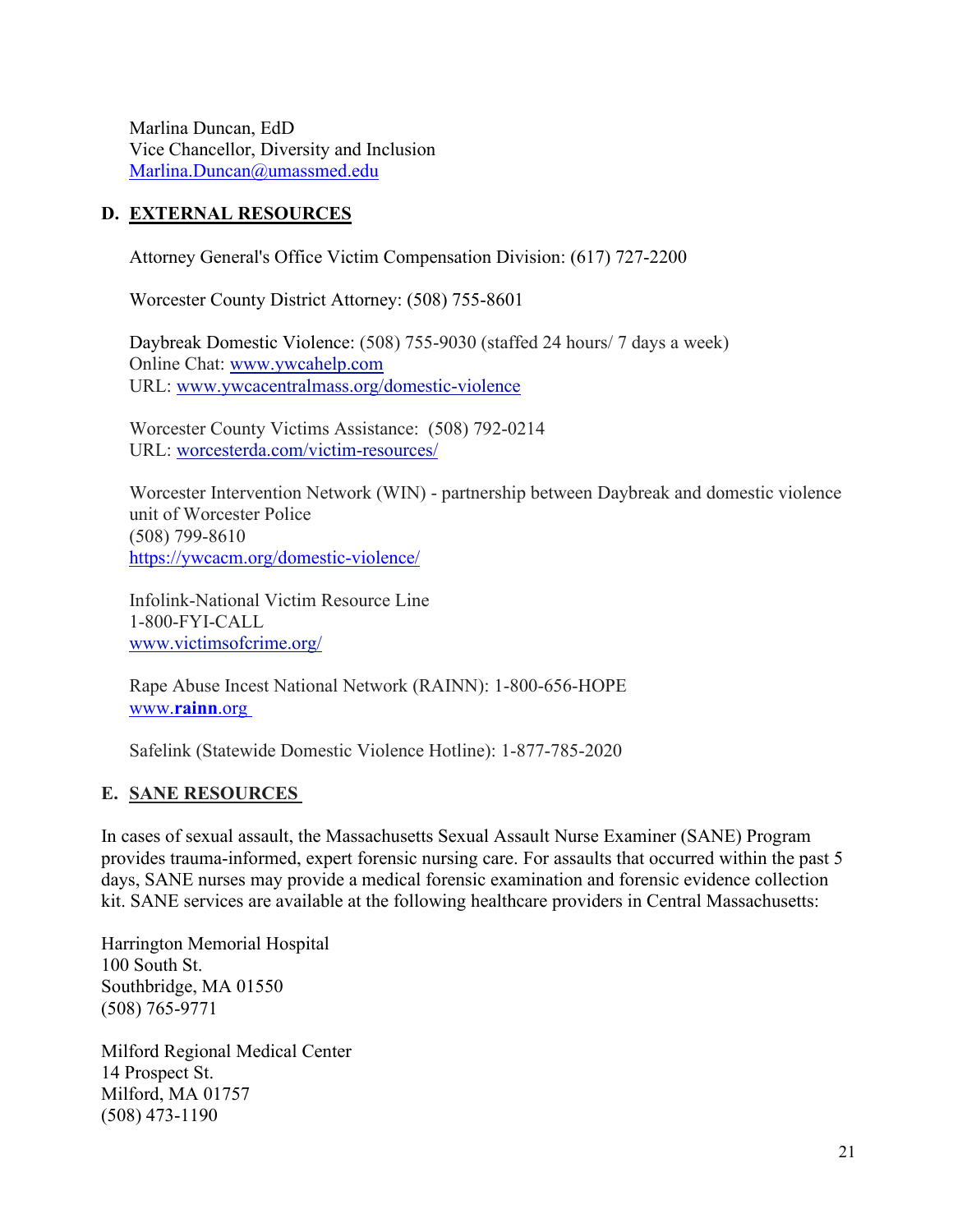St. Vincent's Hospital 123 Summer St. Worcester, MA 01608 (508) 363 -5000

UMass Memorial Medical Center - University Campus 55 Lake Avenue North Worcester, MA 01655

UMASS Memorial Health Care (508) 334 -5214 [http://www.umassmemorial.org](http://www.umassmemorial.org/)

UMASS Memorial Medical Center – Memorial Campus 119 Belmont Street Worcester, MA 01605

#### SANE CENTRAL REGION RAPE CRISIS CENTERS

Pathways for Change 588 Main St. Worcester, MA 0160 8 24/7 Hotline: (800) 870 -5905 TTY: (888) 887 -7130 Office: (508) 852 -7600

Rape Crisis Center of Central MA — Fitchburg 275 Nichols Road Fitchburg, MA 01420 Hotline: (800) 870 -5905 TTY: (508) 852 -7600 Office: (978) 343 -5683

Wayside Trauma Intervention Services Valley Rape Crisis Program 10 Asylum St. Milford, MA 01757 24/7 Hotline: (800) 511 -5070 TTY: (508) 478 -4205 Office: (508) 478 -6888

**SMOC** 

Voices Against Violence 300 Howard St. Framingham, MA 01702 24/7 Hotline: (800) 593 -1125 TTY: (508) 626 -8686 – Office: (508) 820 -0834